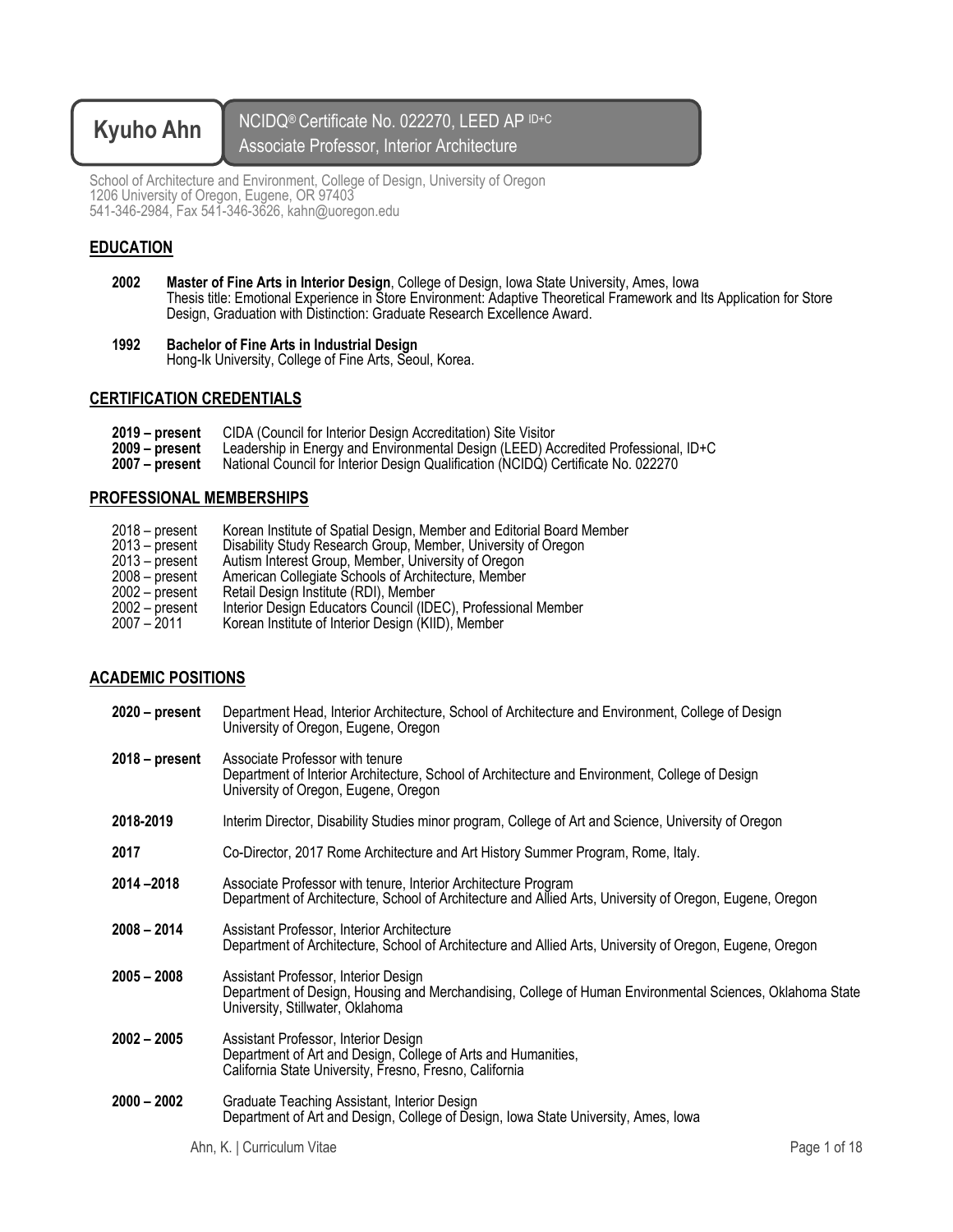**2001** Resource Library Coordinator, Interior Design Department of Art and Design, College of Design, Iowa State University, Ames, Iowa

## **PROFESSIONAL DESIGN POSITIONS**

| $1999 - 2000$ | <b>Graduate Design Assistant, Project Designer</b>                       |
|---------------|--------------------------------------------------------------------------|
|               | Department of Residence                                                  |
|               | Iowa State University, Ames, Iowa                                        |
| 1995 - 1997   | <b>Project Designer, Assistant Manager</b>                               |
|               | <b>Promotion Team</b>                                                    |
|               | LG AD Inc., Seoul, Korea                                                 |
| 1994 - 1995   | Freelance Project Manager for Samsung Corporation's apparel brand stores |
|               | Cheil Communications Ltd., Seoul, Korea                                  |
| 1992 - 1994   | <b>Store Planner/Designer</b>                                            |
|               | SunKyong Distribution Ltd., Seoul, Korea                                 |

## **AWARDS/RECOGNITIONS/HONORS**

- **2021 IDEC's Best Presentation Awards Nomination (top 5 in research category)**, 2021 IDEC Conference, Virtual, "Perceived Building Performance of Ed Roberts Campus vs. Public Building based on Disability Profiles."
- **2012 LILAC Award**, Lane Independent Living Alliance (LILA), Eugene, OR.
- (This award is given to an individual or organization that has promoted individual rights and independence for persons with disabilities.)
- **2011 Interior Design Educators Council (IDEC) Teaching Excellence Award Nomination** by the Department of Architecture, University of Oregon, "Korea Interior Design Exchange Program."
- **2008 Best Paper Nomination**, 2008 IDEC Conference, Montreal, Canada, "Student Design Applications Incorporating Analytical and Critical Thinking in the Context of Interior Design History."
- **2002 Graduate Research Excellence Award,** Iowa State University, Ames, IA. This is a university level outstanding thesis award.
- **2001** Graduate Assistant Award for Extraordinary Performance, College of Design, Iowa State University, Ames, IA. **1999 Phi Kappa Phi**, Honor Society
- LG Award, First Place, LG Semicon World This was a companywide annual design competition within promotion categories that included trade shows, events, showrooms, museums, and signage. LG Semicon World is a museum project for LG Semiconductor to engage the general public in educational experiences in computer and semiconductor technologies.

# **RESEARCH, SCHOLARSHIP & CREATIVE PRACTICE**

## **GRANTS/AWARDS AND CONTRACTS**

#### **UNIVERSITY OF OREGON**

| 2020 | Frances Bronet Innovation Award, College of Design, University of Oregon.<br>Project: "Motivation/Function, Comfort, Arousal and Behavioral Response in Built Environment via VR Setting"<br>(\$4,500, Funded)                                                                                                  |
|------|-----------------------------------------------------------------------------------------------------------------------------------------------------------------------------------------------------------------------------------------------------------------------------------------------------------------|
| 2019 | The Joel Yamauchi Award, Department of Architecture and Interior Architecture, University of Oregon. Project:<br>"Accessible Aesthetics: Ceramic Art Exhibition Design for People with Disabilities." (\$5,000, Funded)                                                                                         |
|      | AEC Disability Service Project Award, Accessible Education Center, University of Oregon<br>Project: "Ed Roberts Collaborative: community/resource center for people with disabilities," (up to \$2,000,<br>Funded)                                                                                              |
|      | Mellon Foundation Faculty Grants, University of Oregon JSMA/Libraries Initiative<br>Project: "Using Space: Increasing Collection Accessibility by People with Limited Sensory Ability by Considering<br>Alternative Exhibition Strategies." Co-PI: Brian Gillis (Dept. of Art), Finalist (\$11,000, Not funded) |
| 2018 | The Joel Yamauchi Award, Department of Architecture and Interior Architecture, University of Oregon. Project:<br>"Headquarters of Lane Independent Living Alliance (LILA), Eugene OR. (\$5,000, Funded)"                                                                                                        |

Ahn, K. | Curriculum Vitae **Page 2 of 18**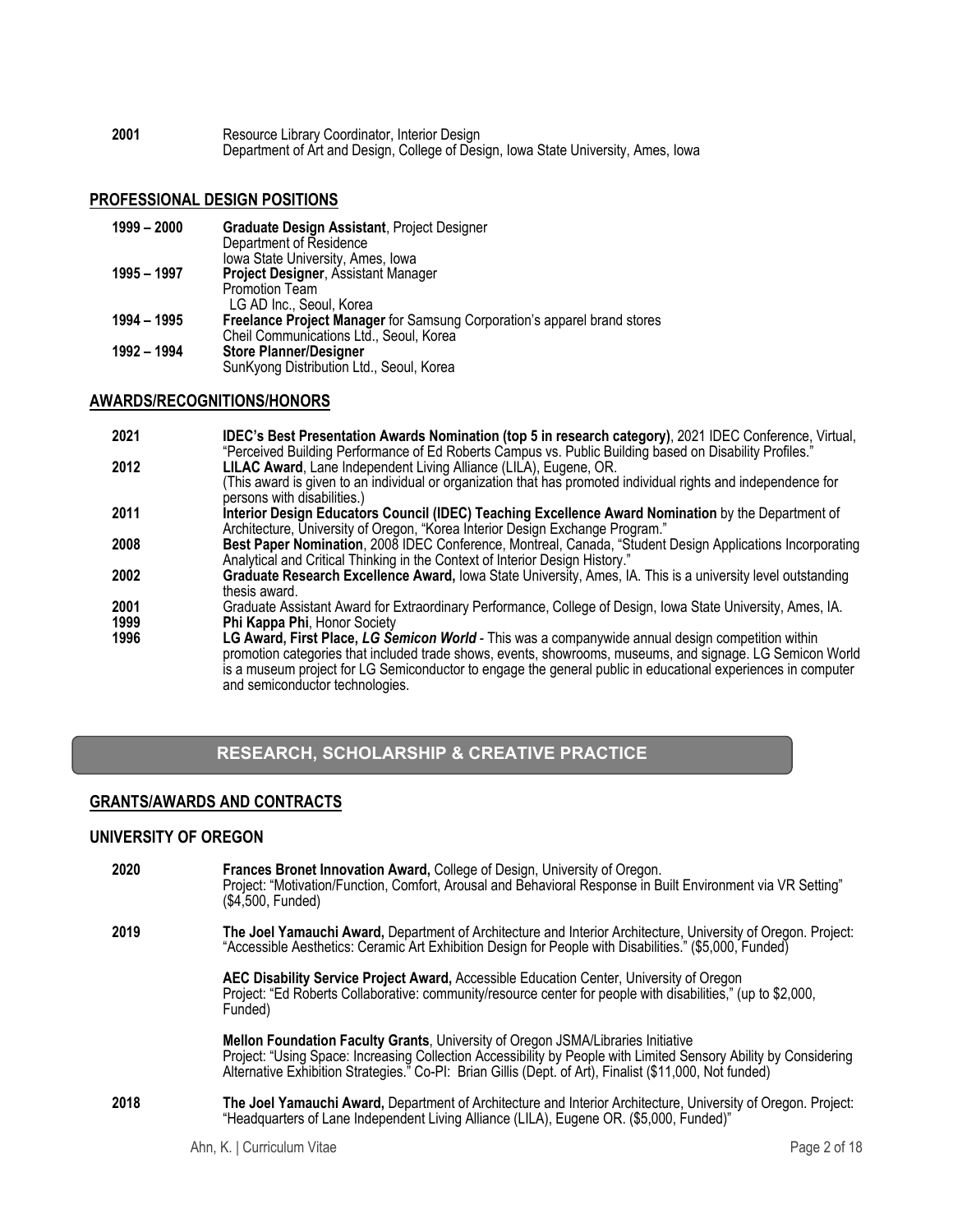|      | The College of Design Board Faculty Fellowship & Student Assistant Award, College of Design, University<br>of Oregon.<br>Project: "Post-Occupancy Evaluation of the Ed Roberts Campus: How Universal Design Strategies Work for<br>Diverse Users" (\$4,500, Funded)                                                                                                                                                                   |
|------|---------------------------------------------------------------------------------------------------------------------------------------------------------------------------------------------------------------------------------------------------------------------------------------------------------------------------------------------------------------------------------------------------------------------------------------|
|      | Tinker Hatfield Award for Innovation, College of Design, University of Oregon<br>Project: "Virtual Reality to Study Cognitive and Emotional Responses in Architectural Environments," Co-PI: Dr.<br>Siobhan Rockcastle (Dept. of Architecture) and Dr. Margaret Sereno (Dept. of Psychology) (\$25,000, Not<br>funded).                                                                                                               |
| 2017 | "Well-Being for All," Transform Interior Design Research Grant, American Society of Interior Designers<br>(ASID) Foundation.<br>Project: "Post-Occupancy Evaluation of the Ed Roberts Campus: Universal Design Aspects Based on<br>User Profiles (\$70,000, Not funded)"                                                                                                                                                              |
| 2016 | Faulty Research Award, Office of Vice President for Research & Enovation, University of Oregon<br>Project: "Post-Occupancy Evaluation of the Ed Roberts Campus: Universal Design Aspects Based on<br>User Profiles (\$5,500, Funded)"                                                                                                                                                                                                 |
|      | Mulvanny G2 Architecture Faculty Research Fellowship, Department of Architecture, University of Oregon<br>Project: "Post-Occupancy Evaluation of the Ed Roberts Campus: Universal Design Aspects Based on<br>User Profiles (\$4,850, Funded)"                                                                                                                                                                                         |
|      | Gensler Research Award, Department of Architecture, University of Oregon<br>Project: "Post-Occupancy Evaluation of the Ed Roberts Campus: Universal Design Aspects Based on<br>User Profiles (\$25,500, Award has been canceled)"                                                                                                                                                                                                     |
|      | The DeNorval "De" Unthank Faculty Excellence Award, Department of Architecture, University of Oregon<br>Project: "The Social Station." International Interior Design Association Student Design Competition (\$5,000, Not<br>funded)                                                                                                                                                                                                  |
| 2015 | Joel Yamauchi Award, Department of Architecture, University of Oregon<br>Project: "Center for Independent Living and Culture, Oakland CA (\$5,000, Funded)"                                                                                                                                                                                                                                                                           |
|      | A&AA Dean's Award, School of Architecture and Allied Arts, University of Oregon<br>Project: "Therapeutic Furniture/Product Development for Children with Autism Spectrum Disorders (\$4,500,<br>Funded)"                                                                                                                                                                                                                              |
|      | Sabbatical Leave, Department of Architecture, University of Oregon<br>Project: The NEST: the resilience - Development of therapeutic furniture/product for children with Autism<br>Spectrum Disorders (spring 2015)                                                                                                                                                                                                                   |
| 2014 | Studio Project Contract, w/ Sky Lakes Medical Center, Klamath Falls, OR<br>Project: "Live Young: Sky Lakes Wellness Center, Klamath Falls, OR." Service leaning studio project. The funds<br>supported studio activities and supplies (\$1,000).                                                                                                                                                                                      |
| 2013 | Graduate Research Fellow Award, supported by Department of Architecture, University of Oregon<br>Project: "Architecture, Lighting, and Sound in a Store Environment and Consumer Experience: Empirical<br>Evidences of A2S Model"<br>Graduate research assistant support to prepare and administer research experiments on store environment-<br>consumer behavior relationships. (GRF 0.30 FTE, one quarter)                         |
|      | Graduate Enhancement Award, Department of Architecture, University of Oregon<br>Project: "Inclusive Architecture and Design: Utilitarian Aesthetics"<br>Support to develop a research seminar course to enhance the experience of graduate students. I facilitated<br>research activities to engage graduate students in developing architectural design guidelines for people with<br>different disability conditions. (\$4,000)     |
| 2012 | Graduate Research Fellow Award, Department of Architecture, University of Oregon<br>Project: "Experiment Research Design Development on Store Stimuli and Consumer Behavior: Computer<br>Simulation and Survey Design"<br>Graduate research assistant support to develop computer simulations and research methodology for an empirical<br>research on store environment-consumer behavior relationships. (GRF 0.30 FTE, one quarter) |
|      |                                                                                                                                                                                                                                                                                                                                                                                                                                       |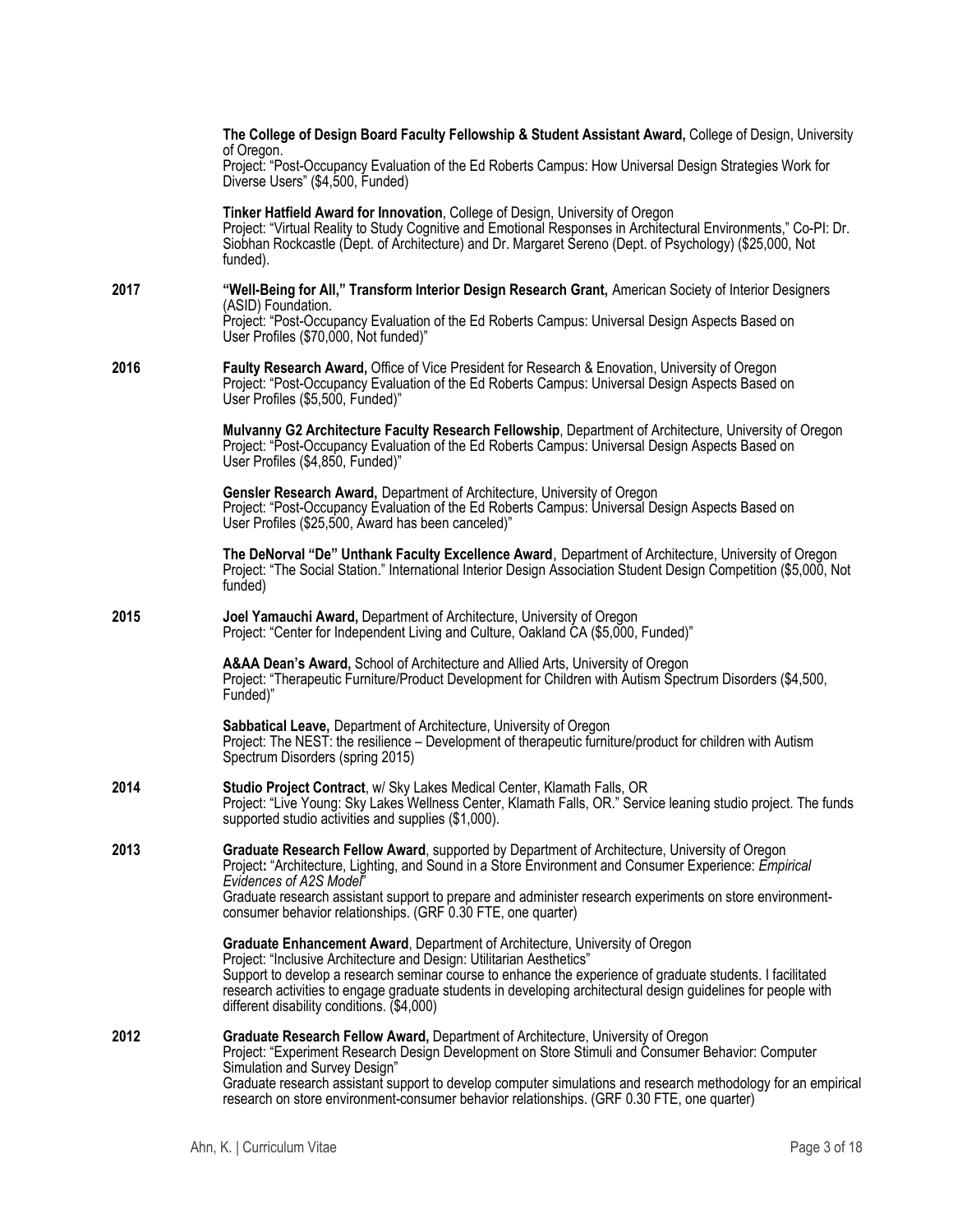| 2011<br>AAA Summer Research Award, School of Architecture and Allied Arts, University of Oregon<br>Project: "Experimental Research Design Development for a Pilot Study on an Integrated Theoretical Framework<br>on Store Stimuli: Consumer Behavior Relationships"<br>Support to develop computer simulations and research methodology for an empirical research on store<br>environment-consumer behavior relationships. (\$4,000)<br>Equity and Diversity Grant, School of Architecture and Allied Arts, University of Oregon Project: "Course<br>Project Development on Universal Design and Environmental Equity"<br>Support to develop a series of course projects that promote students' awareness of diversity. (\$1,500)<br>Studio Project Contract, w/ Schlesinger Companies, Portland, OR<br>Project: "Experiential Retail Design: Design Innovation and Sustainability"<br>Outreach studio project. The funds supported studio materials and printings. (\$500)<br>2010<br>Global Scholars Program Grant + Hanyang/UO Faculty Exchange Award, International Affairs, University of<br>Oregon<br>Project: "Interior Architecture Studio Program Development in Korean Culture & Design Thinking"<br>Two grant awards. Support to develop an international exchange studio project to investigate cross-cultural<br>design thinking between American (University of Oregon) and Korean (Hanyang University) students. (\$3,000 +<br>\$5,000<br>2009<br>Hanyang/UO Faculty Exchange Award, International Affairs, University of Oregon<br>Project: "Cultural Contexts of Traditional Housing and Historic Preservation"<br>Support to develop an international graduate seminar exchange at Hanyang University. The funds supported two<br>UO graduate students to participate in the seminar and travel to South Korea for cultural exchange. (\$6,000)<br>Faculty Development Fund, Office of Research and Faculty Development, University of Oregon<br>Faculty development and research support for "Summer Workshop in Proposal Development." (\$1,000) | Faculty Development Fund, Academic Affairs & Center on Diversity and Community, University of Oregon<br>Faculty development and research support on "Engaging Students with Diverse Identities: A Summer Institute for<br>New Faculty." $(1,300)$ |
|-----------------------------------------------------------------------------------------------------------------------------------------------------------------------------------------------------------------------------------------------------------------------------------------------------------------------------------------------------------------------------------------------------------------------------------------------------------------------------------------------------------------------------------------------------------------------------------------------------------------------------------------------------------------------------------------------------------------------------------------------------------------------------------------------------------------------------------------------------------------------------------------------------------------------------------------------------------------------------------------------------------------------------------------------------------------------------------------------------------------------------------------------------------------------------------------------------------------------------------------------------------------------------------------------------------------------------------------------------------------------------------------------------------------------------------------------------------------------------------------------------------------------------------------------------------------------------------------------------------------------------------------------------------------------------------------------------------------------------------------------------------------------------------------------------------------------------------------------------------------------------------------------------------------------------------------------------------------------------------------------------------------------------------------------------------------------|---------------------------------------------------------------------------------------------------------------------------------------------------------------------------------------------------------------------------------------------------|
|                                                                                                                                                                                                                                                                                                                                                                                                                                                                                                                                                                                                                                                                                                                                                                                                                                                                                                                                                                                                                                                                                                                                                                                                                                                                                                                                                                                                                                                                                                                                                                                                                                                                                                                                                                                                                                                                                                                                                                                                                                                                       |                                                                                                                                                                                                                                                   |
|                                                                                                                                                                                                                                                                                                                                                                                                                                                                                                                                                                                                                                                                                                                                                                                                                                                                                                                                                                                                                                                                                                                                                                                                                                                                                                                                                                                                                                                                                                                                                                                                                                                                                                                                                                                                                                                                                                                                                                                                                                                                       |                                                                                                                                                                                                                                                   |
|                                                                                                                                                                                                                                                                                                                                                                                                                                                                                                                                                                                                                                                                                                                                                                                                                                                                                                                                                                                                                                                                                                                                                                                                                                                                                                                                                                                                                                                                                                                                                                                                                                                                                                                                                                                                                                                                                                                                                                                                                                                                       |                                                                                                                                                                                                                                                   |
|                                                                                                                                                                                                                                                                                                                                                                                                                                                                                                                                                                                                                                                                                                                                                                                                                                                                                                                                                                                                                                                                                                                                                                                                                                                                                                                                                                                                                                                                                                                                                                                                                                                                                                                                                                                                                                                                                                                                                                                                                                                                       |                                                                                                                                                                                                                                                   |
|                                                                                                                                                                                                                                                                                                                                                                                                                                                                                                                                                                                                                                                                                                                                                                                                                                                                                                                                                                                                                                                                                                                                                                                                                                                                                                                                                                                                                                                                                                                                                                                                                                                                                                                                                                                                                                                                                                                                                                                                                                                                       |                                                                                                                                                                                                                                                   |
|                                                                                                                                                                                                                                                                                                                                                                                                                                                                                                                                                                                                                                                                                                                                                                                                                                                                                                                                                                                                                                                                                                                                                                                                                                                                                                                                                                                                                                                                                                                                                                                                                                                                                                                                                                                                                                                                                                                                                                                                                                                                       |                                                                                                                                                                                                                                                   |
| UO Underrepresented Minority Fund, Office of Academic Affairs, University of Oregon<br>2008<br>Seed Start-up Research Fund for new faculty. (\$25,000)                                                                                                                                                                                                                                                                                                                                                                                                                                                                                                                                                                                                                                                                                                                                                                                                                                                                                                                                                                                                                                                                                                                                                                                                                                                                                                                                                                                                                                                                                                                                                                                                                                                                                                                                                                                                                                                                                                                |                                                                                                                                                                                                                                                   |

# **OKLAHOMA STATE UNIVERSITY**

| 2007 | Facility Development Grant, Division of the Vice President for Research and Technology Transfer, Oklahoma<br><b>State University</b><br>Project: "Facility Renovation Proposal for a Lighting Laboratory"<br>Grant for lighting lab improvement to support lighting research and teaching. (\$40,950) |
|------|-------------------------------------------------------------------------------------------------------------------------------------------------------------------------------------------------------------------------------------------------------------------------------------------------------|
|      | Teachers of Lighting Workshop Grant, Peach City, GA, Illuminating Engineering Society of North America<br>Professional development support for a lighting workshop. (Room and Board)                                                                                                                  |
| 2006 | <b>Studio Project Contract w/ Stillwater Elks Lodge, Stillwater, OK</b><br>Project: "Design for Renovation of Stillwater Elks Lodge Dining Room Outreach Project"<br>Outreach studio project. The funds supported studio materials and scholarships. (\$1,000)                                        |
|      | Human Environmental Sciences Summer Research Grant, Oklahoma State University (summer salary +<br>\$1,754 travel)                                                                                                                                                                                     |
| 2005 | <b>Studio Project Contract w/ Beam's Industries, Oklahoma City, OK</b><br>Project: "Beam's Industries Design Outreach Project"<br>Outreach studio project. The funds supported studio materials and scholarships. (\$3,000)                                                                           |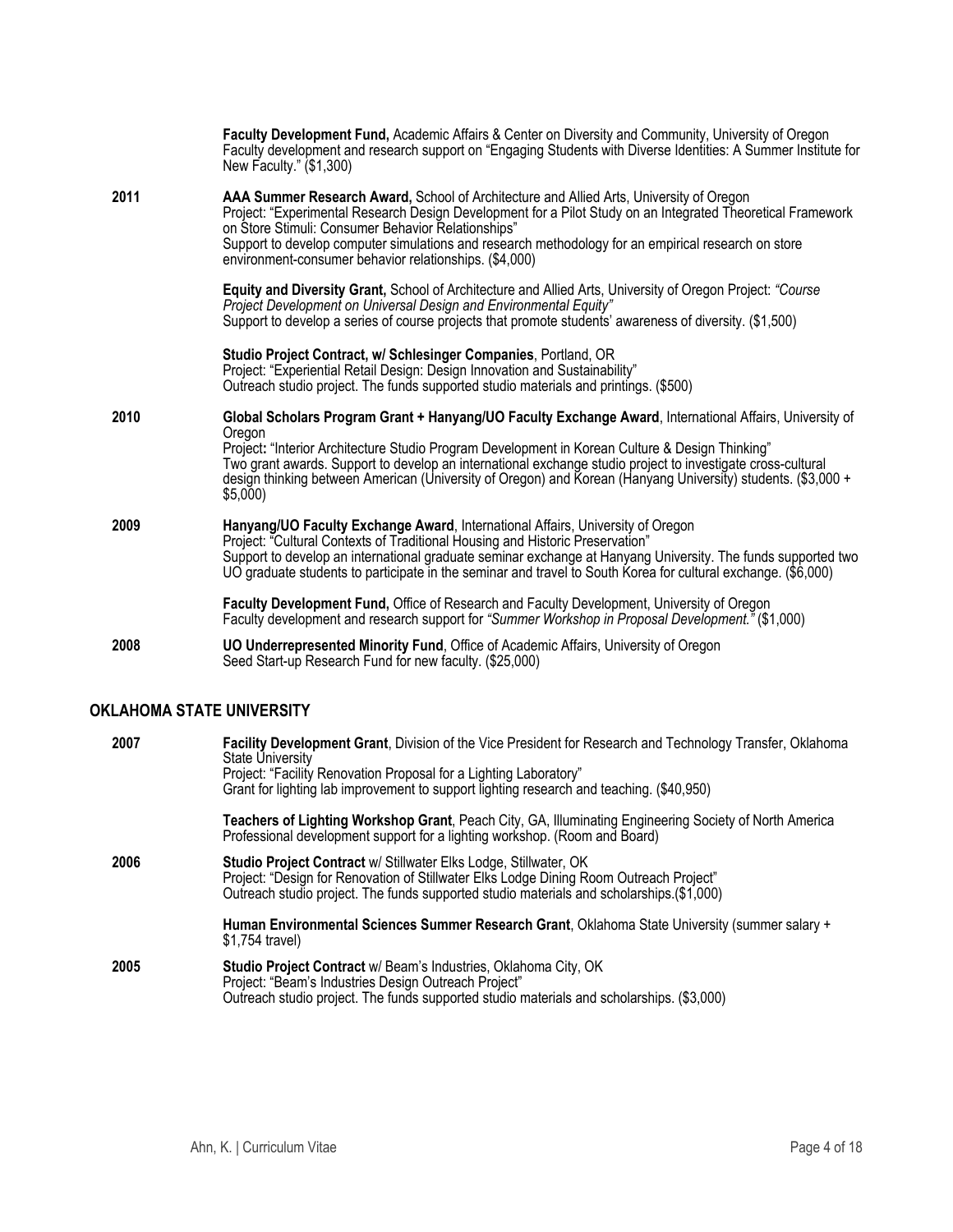## **BOOK CHAPTER/BOOK PUBLICATION**

- **Ahn, K** (2019), **"Ed Roberts Collaborative,"** Studio portfolio that showcases student research and design proposals in support of Independent Living Movement. *University of Oregon* (Non-refereed book publication)
- **Ahn, K.** (2010), "**Con·no·ta·tion**," In L. B. Peressut et al. (Eds.), *Interior Wor[l]ds,* 67-73. Torino, Italy: Umberto Allemandi & C. (Lecture on topic was given at Interiors Forum World 2010, Politecnico di Milano, Italy) http://www.academia.edu/947211/\_2010\_Interior\_Wor\_l\_ds\_.\_Torino\_Umberto\_Allemandi\_and\_C (Peer reviewed paper)

#### **PEER REVIEWED JOURNAL ARTICLES**

- **Ahn, K.** and Tang, K. (on-going), **"Designing an Approachable Store Environment: Motivation, Comfort, Arousal and its relationship to behavioral responses in a café' design via Lighting + Sound,** (working title)," *Design Studies, Journal of Interior Design, or Environment and Behaviors*
- **Ahn, K**., Zimmer, L. and Asuncion, O. (on-going), **POE of Ed Roberts Campus, Universal Design Aspects,** (working title)" *Journal of Interior Design*
- **Ahn, K. (**2016), "**Store Environment and Consumer Satisfaction: A Theoretical Framework for Store Design and Management,"** *International Journal of Design in Society, 10 (1), 13-32.*
- Kang, M., **Ahn. K.** and Kennedy. K. (2016), "**Furniture Influenced by Ethnicity and Historical Period in Oklahoma's Native American Territory**," *International Journal of Designed Objects, 10(4),1-6.* doi:10.18848/2325-1379/CGP
- **Ahn, K.** (2012), "**Idiosyncratic Differences Between the Eames House and the Vanna Venturi House: A Case Study**," *Journal of Literature and Art Studies, 2(2),* 323-328*.* (Article was initially presented and published in *the 7th Annual Hawaii International Conference on Arts and Humanities Proceedings*, pp. 1051-1062, Honolulu, HI). DOI: 10.17265/2159-5836/2012.02.005.
- **Ahn, K.**, and Kang, M. (2010), "**Enhancement of Critical and Analytical Thinking in the Context of Interior Design History**," *IDEA (Interior Design/Interior Architecture Educators Association) Journal 2010: Interior Ecologies*, 116-127.

#### **PEER REVIEWED PUBLICATION IN PROCEEDINGS / CONFERENCE PRESENTATIONS** (\* indicates student author)

- **Ahn, K.,** Zimmer, L., and Asuncion, O. (2021), **"Perceived Building Performance of Ed Roberts Campus vs. Public Building based on Disability Profiles,"** *2021 Interior Design Educators Council (IDEC) Annual Conference,* Virtual (Double blind peer reviewed abstract, subsequent presentation, best presentation award nomination, 51% acceptance rate)
- **Ahn, K.,** Zimmer, L., and Asuncion, O. (2020), **"Building Design for Users with Disabilities: Building Performance Evaluation of Ed Roberts Campus,"** *2020 Environmental Design Research Association Annual Conference* (EDRA 51), Tempe, AZ (Peer reviewed abstract, subsequent presentation)
- Wakeley, J. and **Ahn, K.** (2020), **"Ed Roberts Collaborative: Creating Better Independent Living Scenarios for All Levels of**  Ability," 2020 Environmental Design Research Association Annual Conference (EDRA 51), Tempe, AZ (Peer reviewed abstract, subsequent poster presentation, graduate student paper)
- Zimmer, L. and **Ahn, K.** (2019) **"Designing Public Building for People with Disabilities: Focus Group Study of Postoccupancy Evaluation of Ed Roberts Campus,"** *2019 Environmental Design Research Association Annual Conference* (EDRA 50), Brooklyn, NY (Peer reviewed abstract, subsequent presentation)
- **Ahn, K.** (2018), **", Adapted Theoretical Paradigm for School Design for Children with Autism Spectrum Disorder,"** *2018 Academy of Neuroscience for Architecture (ANFA) Conference,* La Jolla, CA (abstract, subsequent presentation)
- **Ahn, K.,** Park, N**.,** and Jeon, K. (2018), "**Integrating Evidence Base Design: A Day Program Center for Autistic Adults,"** *2018 Environmental Design Research Association Annual Conference (EDRA 49), Oklahoma City, OK (Peer reviewed abstract,* subsequent presentation)
- **Ahn, K.** and Zimmer, L. (2018), "**Making Accessible POE Study Protocols: Online Survey and Focus Group Study,"** *2018 Environmental Design Research Association Annual Conference (EDRA 49),* Oklahoma City, OK (Double blind peer reviewed abstract, subsequent presentation)
- **Ahn, K**., Zimmer, L., and Asuncion, O. (2017), **"Ed Roberts Campus: A Case Study of Social Justice through Universal Design,"** *2017 Interior Design Educators Council Annual Conference,* Chicago, IL (Double blind peer reviewed abstract, subsequent presentation)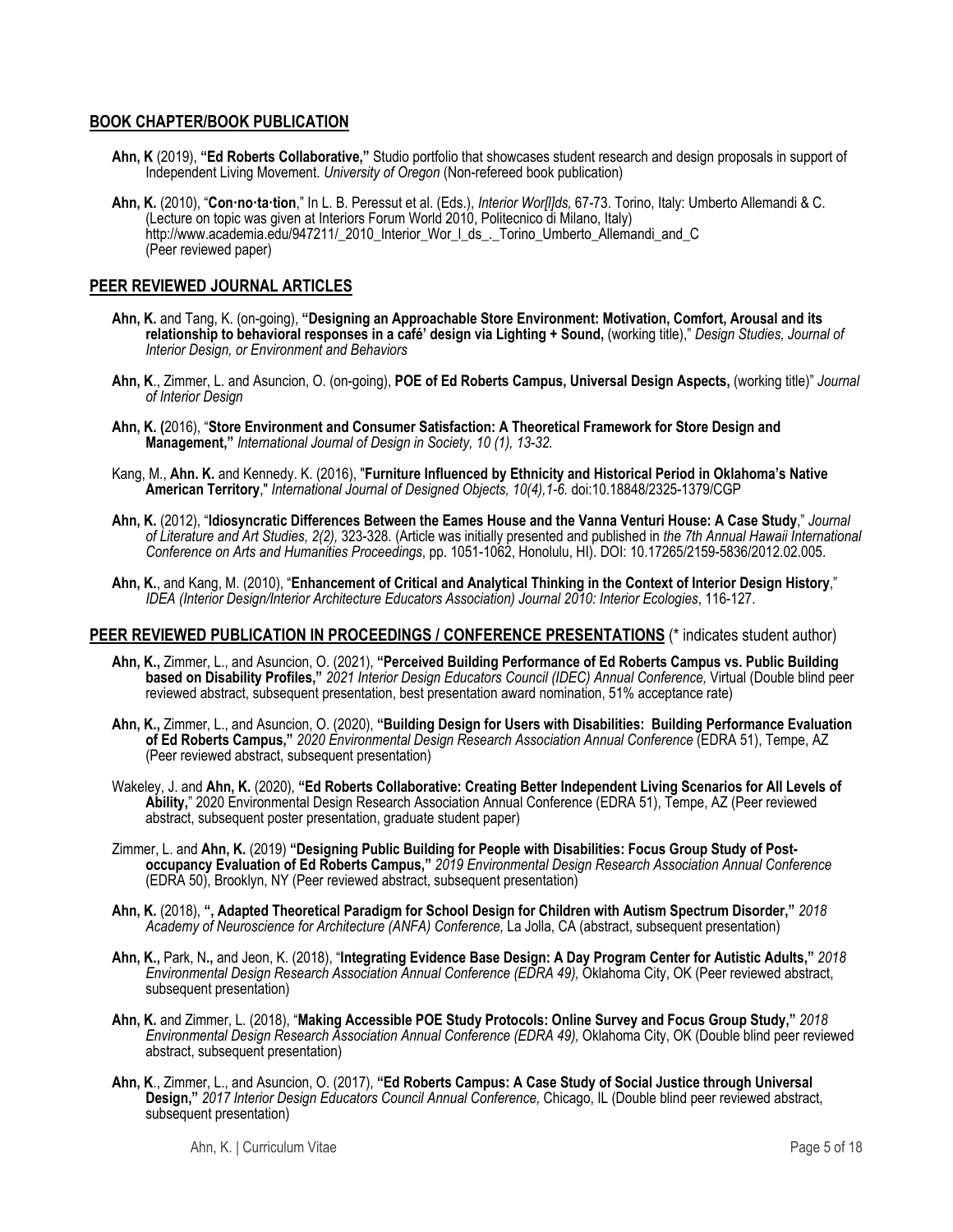- **Ahn, K.** and Tang, K\*. (2014), "**Empirical Approach in Designing a Store: Comfort, Arousal, and Motivation,**" *2014 Interior Design Educators Council Annual Conference,* New Orleans, LA (Double blind peer reviewed abstract, subsequent presentation)
- **Ahn, K.** and Rogers, M. (2014), "**Utilitarian Aesthetics: An interdisciplinary Inclusive Design Graduate Seminar,**" *2014 Interior Design Educators Council Annual Conference,* New Orleans, LA (Double blind peer reviewed abstract, subsequent presentation)
- Ju, Q.\*, Wood, M.\*, **Ahn, K.,** and Rogers, M (2014), "**Designing for All: Better Spaces for the Vision Impaired**," *2014 Interior Design Educators Council Annual Conference,* New Orleans, LA (Double blind peer reviewed abstract, subsequent presentation, graduate student paper)
- **Ahn, K.** (2013), "**BluePath Survey: Empathy for Accessibility Beyond ADA Regulations and Enhancement of Diversity Awareness**," Abstract published in *2013 Interior Design Educators Council Annual Conference Proceedings*, pp. 509-516, Indianapolis, IN. (Double blind peer reviewed abstract, subsequent presentation)
- Buzzell, K.\* and **Ahn, K.** (2013), "**Evaluating a Retail Space Using a Systematic Design Approach**," Abstract published in *2013 Interior Design Educators Council Annual Conference Proceedings*, pp. 265-272, Indianapolis, IN. (Double blind peer reviewed abstract, subsequent poster presentation, graduate student paper)
- **Ahn, K.** (2012), "**Revised Theoretical Framework for Store Design: From Cognitive Satisfaction to Intuitive Excitement**," Abstract published in *2012 Interior Design Educators Council Annual Conference Proceedings*, 94-98, Baltimore, MD. A journal manuscript has been developed and submitted for review in *Journal of Interior Design*. (Double blind peer reviewed abstract, subsequent presentation)
- **Ahn, K.**, Suh, Y., and Jang, S. (2012), "**Bicultural Thinking in Design Studio Learning: Eastern vs. Western Design Thinking**," Abstract published in *2012 Interior Design Educators Council Annual Conference Proceedings*, 234-242, Baltimore, MD. A journal manuscript is being developed from this abstract. (Double blind peer reviewed abstract, subsequent presentation)
- **Ahn, K.** (2011), "**An Inter-Disciplinary Framework for Store Design and Its Implications in Student Design Analysis and Development**," Abstract and short narrative paper published in *2011 Interior Design Educators Council Annual Conference Proceedings*, 156-162, Denver, CO. (Double blind peer reviewed abstract, subsequent presentation, published short narrative)
- Zimmer, L., and **Ahn, K.** (2011), "**Alternative Studio Structures and the Studio Culture**," Abstract and short narrative paper published in *2011 Interior Design Educators Council Annual Conference Proceedings*, 354-359, Denver, CO. (Double blind peer reviewed abstract, subsequent presentation, published short narrative)
- **Ahn, K.** (2010), "**Enhancement of Design Technique Skills via Service-Learning Project**," Full paper published in *8th Annual Hawaii International Conference on Arts and Humanities Proceedings*, pp. 13-17, Honolulu, HI. (Double blind peer reviewed full paper, subsequent presentation)
- **Ahn, K.** (2010), "**Designing a Rural Community: Seeking an Interdisciplinary Service-Learning Project to Support Rural Community Revitalization and Sustainability**," Abstract published in *Environmental Design Research Association (EDRA) International Conference Proceedings,* pp. 275-276, Washington DC. (Double blind peer reviewed abstract, subsequent poster presentation)
- \*Kakarala, A., and **Ahn, K.** (2010), "**Contemporary Relevance of Traditional Internal Courtyard in Urban Indian Housing**," Abstract and short narrative paper published in *2010 Interior Design Educators Council Annual Conference Proceedings*, 620- 623, Atlanta, GA.(Double blind peer reviewed abstract, subsequent poster presentation, published short narrative, graduate student paper)
- **Ahn, K.** (2008), "**Implementation of a Multi-Disciplinary Framework as a Decision-Making Tool in Store Design Analysis and Design Development:** *A* **Case Study**," Abstract and full paper published in *2008 Interior Design Educators Council Annual Conference Proceedings*, 17-31, Montreal, QC, Canada. (Double blind peer reviewed abstract, subsequent presentation, published short narrative)
- **Ahn, K.,** & Kang, M. (2008), "**Student Design Applications Incorporating Analytical and Critical Thinking in the Context of Interior Design History**," Abstract and full paper published in *2008 Interior Design Educators Council Annual Conference Proceedings*, pp. 43-53, Montreal, QC, Canada. A journal manuscript was developed from this paper for publication in *IDEA Journal 2010*.(Double blind peer reviewed abstract, subsequent presentation, published short narrative**, Best Paper Nomination)**
- Kang, M., **Ahn, K.**, & Richards, L. (2008), "**Furniture in the Oklahoma's Indian Territory**," Abstract published in *Environmental Design Research Association (EDRA) International Conference Proceedings*, Veracruz, Mexico.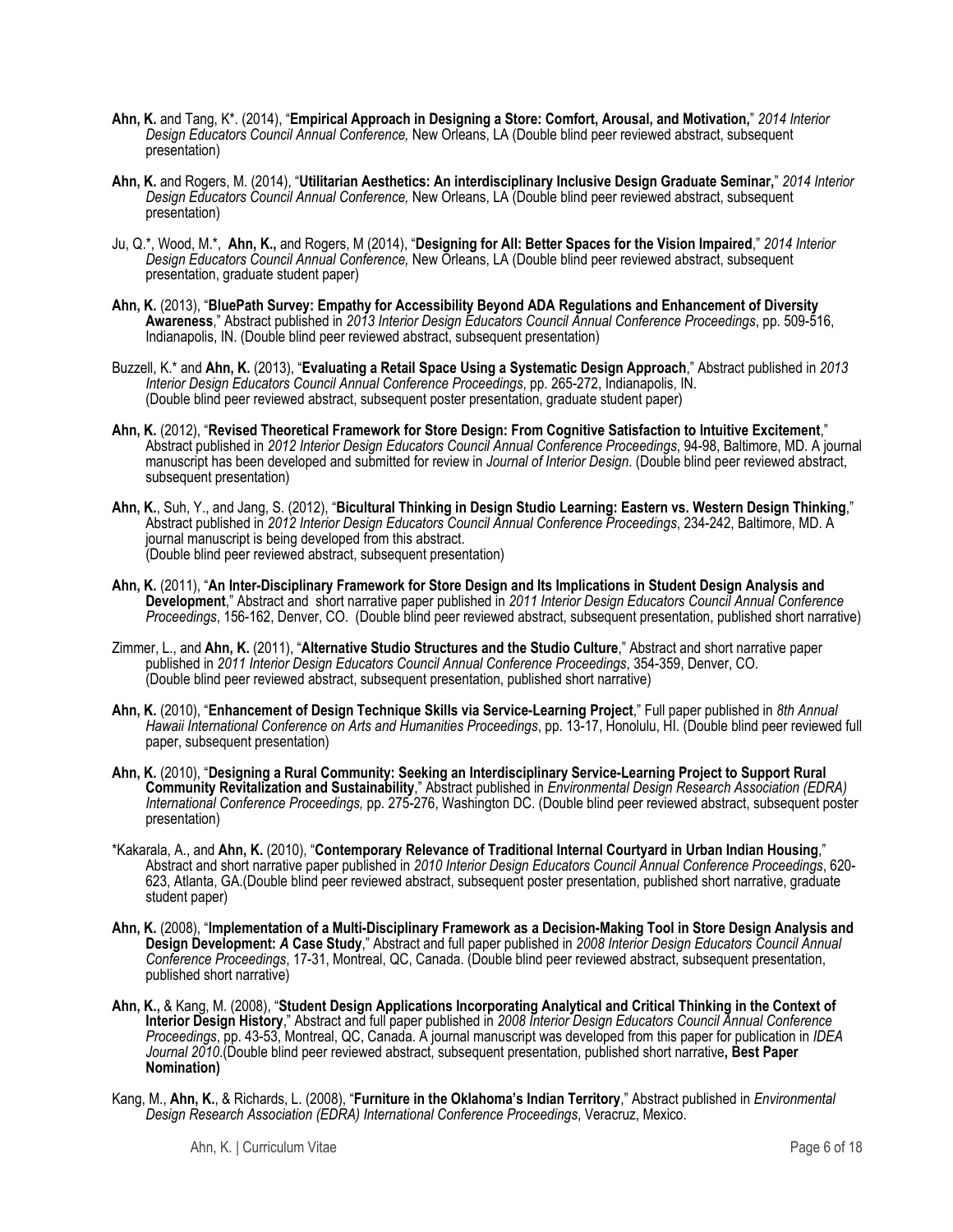(Double blind peer reviewed abstract, subsequent poster presentation)

- **Ahn, K.**, Swinney, J., Maxwell, E., & Quevedo, V. (2007), "**An Interdisciplinary Student Exhibition with Reusable Cost- and Space-Effective Design System**," 63rd ITAA/International Textile and Apparel Association Annual Conference, Los Angeles, CA. (Double blind peer reviewed abstract, subsequent presentation)
- \*Fields, D., \*Catlin, A., \*Bailey, R., **Ahn, K.**, & Kang, M. (2007), "**Role of Interior Designers and Merchandisers in Marketing and Promotion Strategies for Small Rural Communities**," *Environmental Design Research Association (EDRA) International Conference*, Sacramento, CA. (Double blind peer reviewed abstract, subsequent poster presentation, graduate student paper)
- **Ahn, K**., Akkurt, C., & Jin, B. (2006), "**Multidisciplinary Framework for Experiential Retailing & Taxonomy of Atmospherics**," Abstract and full paper published in *European Association for Education and Research in Commercial Distribution (EAERCD) Conference Proceedings*, London, UK. (Double blind peer reviewed abstract and full paper)
- **Ahn, K.**, & Akkurt, C. (*2005*), "**Emotional Response to Store Atmospherics and Its Taxonomy: An Adaptive Theoretical Paradigm**," Abstract published in *Interior Design Educators Council International Conference Proceedings,* 34-36, Savannah, GA. (Double blind peer reviewed abstract, subsequent presentation)

## **PEER REVIEWED CREATIVE SCHOLARSHIP**

- **Ahn, K.** & Kang, M. (2008), "**Eco-efficiency with Maximum Mobility**," Project published in *2008 Interior Design Educators Council Annual Conference Proceedings*, 1307-1315, Montreal, QC, Canada. (Double blind peer reviewed creative scholarship)
- **Ahn, K.** (2007), **"Contrast in an Industrial Harmony" Photography**, **First place** in two dimensional arts, *Design Educators National Exhibition (DENE) 2007*. (Peer reviewed online exhibition)
- **Ahn, K.** (2006), "**Banner Design**," **Second place** in client-oriented professional projects, *Design Educators National Exhibition (DENE) 2006*. (Peer reviewed online exhibition)
- **Ahn, K.** (2000), "**InsidEout**," **First place** in commercial interior design, 24th Cooper Lighting National Competition, ASID project was published in *Interiors & Sources, May 2001*, 60-63, and exhibited at the *ASID Annual Conference* in conjunction with the *NeoCon New York convention*, Roosevelt Hotel, New York. (Double blind peer reviewed student design competition, \$5,000 award)
- **Ahn, K.** (2000), **Midwest Regional Winner**, IDEC Competition. (Double blind peer reviewed student design competition)
- **Ahn, K.** et al. (1991), "**Vacuum Cleaner Design**," Finalist, *The 5th Gold Star International Product Design Competition*, LG Electronics, Seoul, Korea. The project was exhibited at the Korea Institute of Industrial Design and Packaging, Seoul, Korea. (Double blind peer reviewed professional design competition, team project of three members)

## **INVITED EXHIBITIONS**

- **Ahn, K.** (2006), *Design, Housing and Merchandising (DHM) Faculty Design Exchange Exhibition*, DHM Gallery Oklahoma State University. (Invited group exhibition)
- **Ahn, K.** (2004),**The San Joaquin Memorial (SJM) High School Event Center**," (architectural design and rendering, digital media); and "**Nostalgia**" (color pencil and pastel), *Annual Art & Design Faculty and Staff Exhibition,* Conley Art Gallery, California State University, Fresno. (Invited group exhibition)
- **Ahn, K.** (2003), "**Image of Interior Design**," (mixed media), *Annual Art & Design Faculty and Staff Exhibition*, Conley Art Gallery, California State University, Fresno. (Invited group exhibition)
- **Ahn, K.** (2000), "**Studio work selected**," International Visual Literacy Association (IVLA) Annual Conference, College of Design, Iowa State University. (Invited exhibition)
- **Ahn, K.** (1998-2001), **Graduate Student Fall and Spring Exhibitions**, Gallery 181, College of Design, Iowa State University. (Required public exhibition for graduate students)
- **Ahn, K.** et al. (1992), **Senior Exhibition**, *1st Annual Industrial Design Department Exhibition*, Hong-Ik University, Seoul, Korea. (BFA exhibition. Three projects <window display, environmental design, and transportation design> were exhibited by a team of four members)

Ahn, K. | Curriculum Vitae **Page 7 of 18**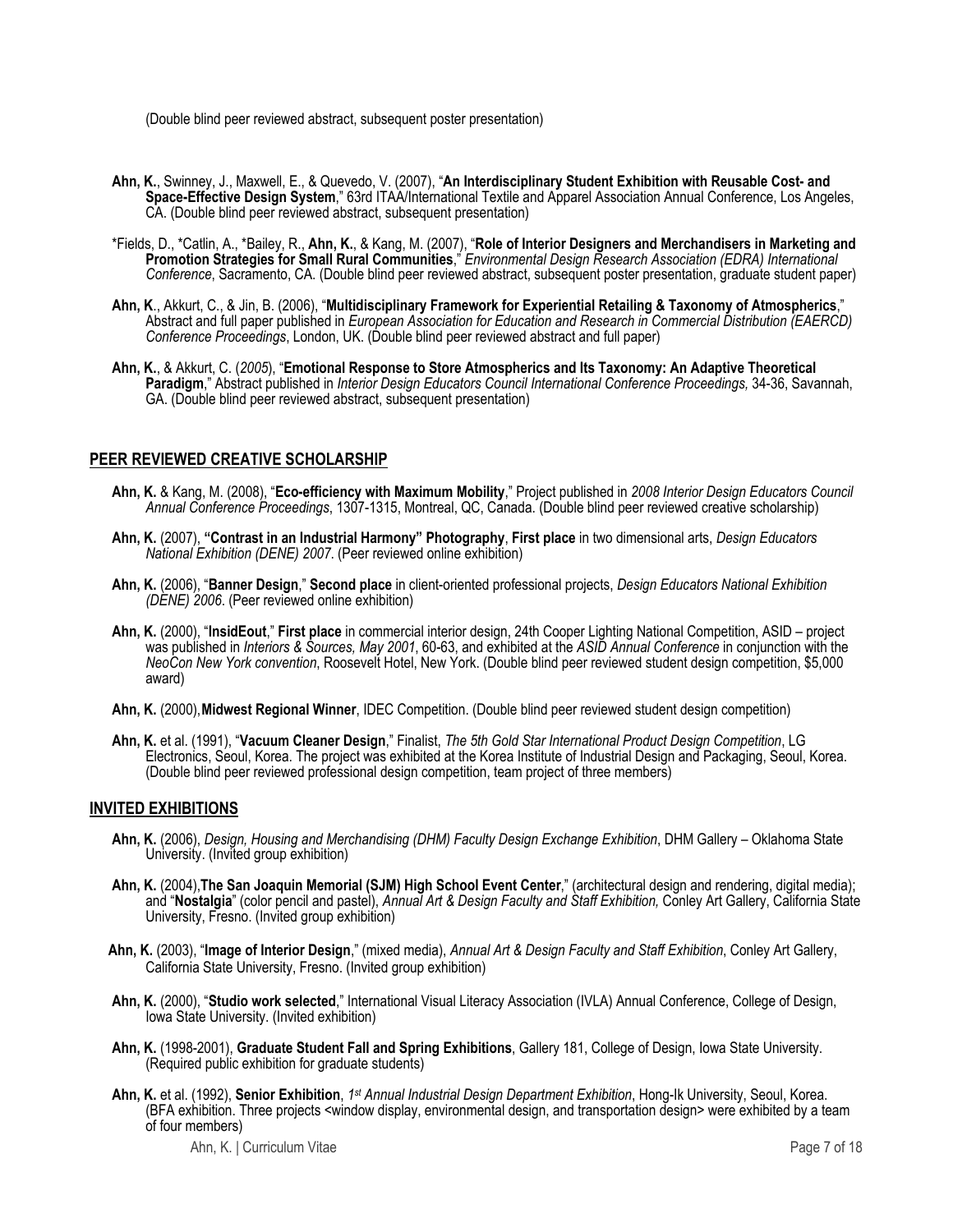## **INVITED PRESENTATIONS/LECTURES**

- **Ahn, K.** (2020). **"Online Media, Autodesk Sketchbook and Microsoft Lens,"** Invited Zoom lecture for IIDA UO Student Chapter, Eugene OR.
- **Ahn, K.** (2018, 2019). **"Marker Rendering,"** Invited Workshop/Lecture for IIDA UO Student Chapter, Eugene OR.
- **Ahn, K.** (2015), **"From Emotion to Empathy: Utilitarian Aesthetics and Inclusive Design**", invited lectures at Youngnam University(Dept. of Architecture), University of Seoul (Dept. of Industrial Design), Sangmyung University (Dept. of Interior Design), and Cheongju University (Dept of Architecture), South Korea
- **Ahn, K.** (2015), "**Educational Environment for Children with Autistic Disorder Spectrum**," invited lecture at Hankuk Kyung Jin School, South Korea
- **Ahn, K.** (2014), "**Community Conversation**," Panel Speaker at Disability Study Forum 2014, Gerlinger Lounge, University of Oregon, Oct. 30th
- **Ahn, K.** (2013), **"Universal Design / Inclusive Design,"** Lecture at Churchill High School, Eugene OR, May 30
- **Ahn, K.** (2013), **"Consumer Motivation, Arousal Quality of Lighting and its Relationship with Comfort in determination of Shopping Experience and Behavioral Intentions in a Servicescape**," Research presentation at a Department Faculty Research Meeting, 206 Lawrence Hall, University of Oregon, Eugene OR.
- **Ahn, K**. (2011), "**A2S Model and a Holistic View of Store Stimuli-Organism-Response Relationship**," Research Presentation at the Department of Architecture Retreat, King Estates Winery, Eugene, OR
- **Ahn, K.** (2010), "**Research Inquiry: Lighting Performance and Emotional Quality in a Commercial Environment**," Baker Lighting Conversations, Baker Lighting Lab, University of Oregon, Eugene, OR.
- **Ahn, K.** (2009), "**Design Media for Concept Development and Design Presentation**," Interior Architecture Program, University of California, Davis, Davis, CA.

**Ahn, K.** (2008), "**Public Design and Design Leadership**," Department of Industrial Design, University of Seoul, Seoul, Korea.

#### **CREATIVE PRACTICE/ CONSULTING ACTIVITIES**

| 2019 | Corporate Office Design;<br>Client - LeuKon Inc. Headquarter office, Seoul Korea<br>Responsibility: Design consultant, Space planning, Specification, Branding (completed)                                                                                       |
|------|------------------------------------------------------------------------------------------------------------------------------------------------------------------------------------------------------------------------------------------------------------------|
|      | Stool Design, Prototype (completed)                                                                                                                                                                                                                              |
| 2018 | Therapeutic furniture/product for children with Autism Spectrum Disorders (in-progress)                                                                                                                                                                          |
| 2015 | SOAR, Daycare program facility for adults with autism spectrum disorders, Chico CA<br>Client: California Convocations Inc.<br>Responsibility: Interior Design                                                                                                    |
|      | Orthopedic Clinic Space Planning and Design<br>Client: SeangSeang Orthopedic Clinic, Seoul Korea<br>Responsibility: Design consultation and review                                                                                                               |
| 2011 | Corporate Identity Design for Nurikum ENT Clinic<br>Client: Nurikum ENT Clinic, Seoul, Korea<br>Responsibility: Branding, Graphic Design                                                                                                                         |
| 2006 | Photo Studio Corporate Identity Design, China<br>Client - LeuKon Inc., Korea<br>Responsibility: Branding, Graphic Design                                                                                                                                         |
| 2004 | The San Joaquin Memorial High School Event Center, Fresno, CA, 40,000sf.<br>Client - San Joaquin Memorial High School<br>Responsibility: Concept Development, Space Planning, Programming, Codes, Functions, Structures, Computer<br>application and simulation. |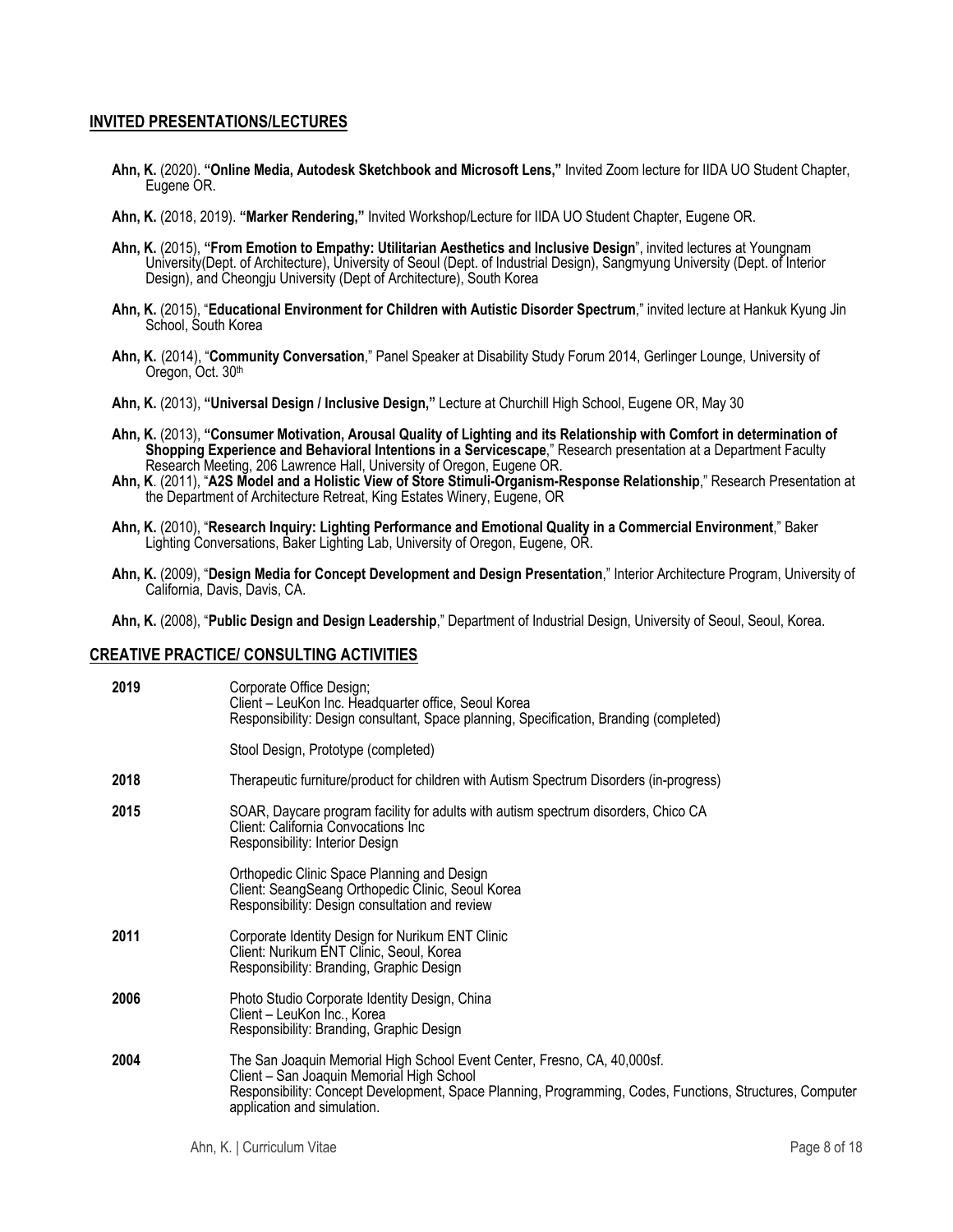|             | Touchmark Assisted Living Facility, Edmond, OK<br>Client: Pat Hennings, Interior Arts Inc., Fresno, CA<br>Responsibility: Construction Documentation (FF&E), AutoCAD                                                                          |
|-------------|-----------------------------------------------------------------------------------------------------------------------------------------------------------------------------------------------------------------------------------------------|
|             | Corporate Identity Design for Leukon Inc.<br>Client: Leukon Inc., Seoul, Korea<br>Responsibility: Branding, Graphic Design                                                                                                                    |
| 2003        | Architectural Rendering for Soly Luna Professional Offices, Fresno, CA<br>Client - Imelda Golik, AIA                                                                                                                                          |
| 2000        | Computer Lab. UV100, Department of Residence, Iowa State University, Ames, IA, 900sf.<br>Client - Department of Residence, Iowa State University<br>Responsibility: Space Planning, Project Management                                        |
| 1999        | Friley Hall Director Apartment, Department of Residence, Iowa State University, Ames, IA, 1,000sf.<br>Client - Department of Residence, Iowa State University<br>Responsibility: Space Planning, Project Management                           |
| 1997        | LG Electronics Brand Shop Interior Master Plan and Installation, China, Russia, and the Republic of South<br>Africa<br>Client - LG Electronics<br>Responsibility: Design Prototype Development, Project and Design Management, Store Planning |
| 1996        | LG Semicon World, Seoul, Korea, 5,000sf.<br>Client - LG Semiconductor Co.<br>Responsibility: Project and Design Management, Museum Design                                                                                                     |
|             | Korean Airlines Exhibition, '96 Seoul Air Show, Seoul Air Base, Seoul, Korea, 7,000sf.<br>Client - Korean Airlines<br>Responsibility: Project and Design Management, Exhibition Design                                                        |
|             | LG Electronics HI-CD TV Launch Exhibition, Seoul, Korea, 2,000sf.<br>Client - LG Electronics<br>Responsibility: Project and Design Management, Exhibition Design                                                                              |
| 1995        | Ssangyong Motors Exhibition, '95 Seoul Motor Show, KOEX, Seoul, Korea, 10,000+sf.<br>Client - Ssangyong Motors<br>Responsibility: Project Management Assistant, Exhibition Design                                                             |
|             | Ssangyong Motors Exhibition, '95 SIREX Show, KOEX, Seoul, Korea, 400sf.<br>Client - Ssangyong Motors<br>Responsibility: Project and Design Management, Exhibition Design                                                                      |
|             | LG Fashion Festival Exhibition Tour, Seoul, Pusan, and Taiku, Korea<br>Client - LG Fashion<br>Responsibility: Project and Design Management                                                                                                   |
|             | Brand (SS Fashion, CountDown, Rapido) Fashion Shop Interiors, SS Fashion, Korea<br>Client - Samsung Co.<br>Responsibility: Project and Design Management                                                                                      |
| 1995 - 1997 | LG Electronics Brand Shop Interiors, Seoul and Pusan Division, Korea<br>Client - LG Electronics<br>Responsibility: Design Prototype Development, Project and Design Management, Store Planning                                                |
| 1992 - 1994 | S-Mart IGA #3,4,5, Seoul, Korea<br>Client - SunKyong Distribution LTD<br>Responsibility: In-house Store Planning, Project Design, Project and Design Management                                                                               |
|             | S-Mart PMF (produce, meat, fish) Store, #1-30, Korea<br>Client - SunKyong Distribution LTD<br>Responsibility: Store Planning, Project Design, Project and Design Management, Corporate Identity System,<br>Manual Design                      |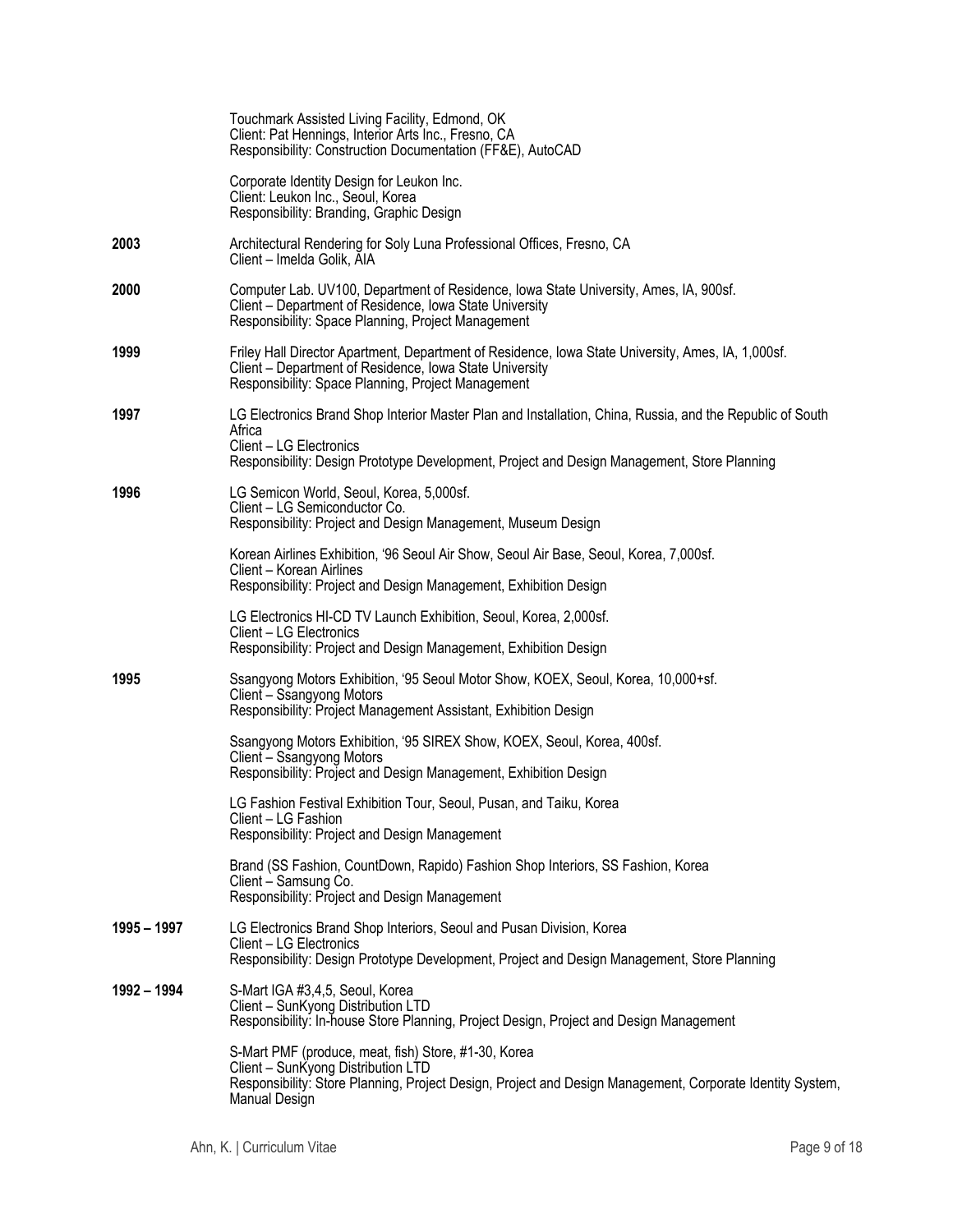# **TEACHING**

## **COURSES TAUGHT**

## **UNIVERSITY OF OREGON**

#### **Design Media Courses**

| Beginning             | ARCH 611 Graduate Design Process, summer 2016, 2017 (Required)                                                                                                                                                                                                                                                                                                                                                                                                                                                                   |
|-----------------------|----------------------------------------------------------------------------------------------------------------------------------------------------------------------------------------------------------------------------------------------------------------------------------------------------------------------------------------------------------------------------------------------------------------------------------------------------------------------------------------------------------------------------------|
| Intermediate          | ARCH 423/523 Media for Design Development, winter 2009, 2014; spring 2011, 2013, 2016, 2017, 2019,<br>Summer 2017 Rome Study Abroad Program (Required)<br>ARCH 424/524 Advanced Media for Design Development, spring 2012 (Elective)                                                                                                                                                                                                                                                                                             |
| <b>Theory Courses</b> |                                                                                                                                                                                                                                                                                                                                                                                                                                                                                                                                  |
| Beginning             | IARC 204 Understanding Contemporary Interiors, fall 2008-present, (Required)                                                                                                                                                                                                                                                                                                                                                                                                                                                     |
| Intermediate          | ARCH 407/507 Interior Design for Market Places, Seminar, spring 2009, 2010, 2011; winter 2012, spring<br>2017 (Sensory Branding) (Elective)                                                                                                                                                                                                                                                                                                                                                                                      |
| Advanced              | ARCH/IARC 600M Inclusive Architecture and Design: Utilitarian Aesthetics, Graduate Seminar, winter<br>2013 (Elective)                                                                                                                                                                                                                                                                                                                                                                                                            |
| <b>Design Studios</b> |                                                                                                                                                                                                                                                                                                                                                                                                                                                                                                                                  |
| Beginning             | ARCH 283 Architectural Design I, winter 2012 (Required): ARCH4/580 Supervised Design Teaching<br>ARCH 284 Architectural Design II, spring 2014, 2019 (Required): ARCH4/580 Supervised Design<br>Teaching<br>ARCH 383 Architectural Design III, fall 2009, 2010 (Required)<br>ARCH 680 Introductory Graduate Design, summer 2011, 2012, 2013, 2014, 2016, 2019 (Required)                                                                                                                                                         |
| Intermediate          | IARC 484/584 Interior Design, winter 2009, 2010, 2011, 2014, 2017, 2019; spring 2009, 2010, 2013,<br>2020, 2021; fall 2011, 2013, 2014, 2015, 2016, summer 2017 Rome Study Abroad Program, (Required<br>and Elective)<br>IARC 484/584 Winter studio until 2019 was the first interior architecture studio for second-year<br>undergraduate and first-year graduate interior architecture majors; the studio emphasizes "programming."<br>Since, fall 2020, IARC 4/584 and IARC 6XX Fall studio have become "programming" studio. |
|                       | IARC 4/586 Furniture Design Studio, Winter 2020<br>ARCH 484/584 Architecture DSN Studio, summer 2017 Rome Study Abroad Program                                                                                                                                                                                                                                                                                                                                                                                                   |
| Advanced              | IARC 445/545 ID Comprehensive Project Preparation, fall 2017, 2019<br>IARC 488/588 Interior Design Comprehensive Project I, winter 2016, 2018<br>IARC 489/589 Interior Design Comprehensive Project II, spring 2016, 2018                                                                                                                                                                                                                                                                                                        |

## **OKLAHOMA STATE UNIVERSITY**

#### **Design Media Courses**

 Advanced **DHM 4373 Advanced CAD**, spring 2007, 2008 – covered software: AutoCAD, Architecture 3D, Photoshop, and Sketch Up

## **Theory Courses**

 Advanced **DHM 5213 Product Design, Production and Promotional Strategies for Apparel and Interior Design Industries**, graduate seminar, summer 2006 – collaborated with Human Environmental Sciences (HES) Cooperative Extension Service to develop branding images and strategic plans for the city of Seminole, OK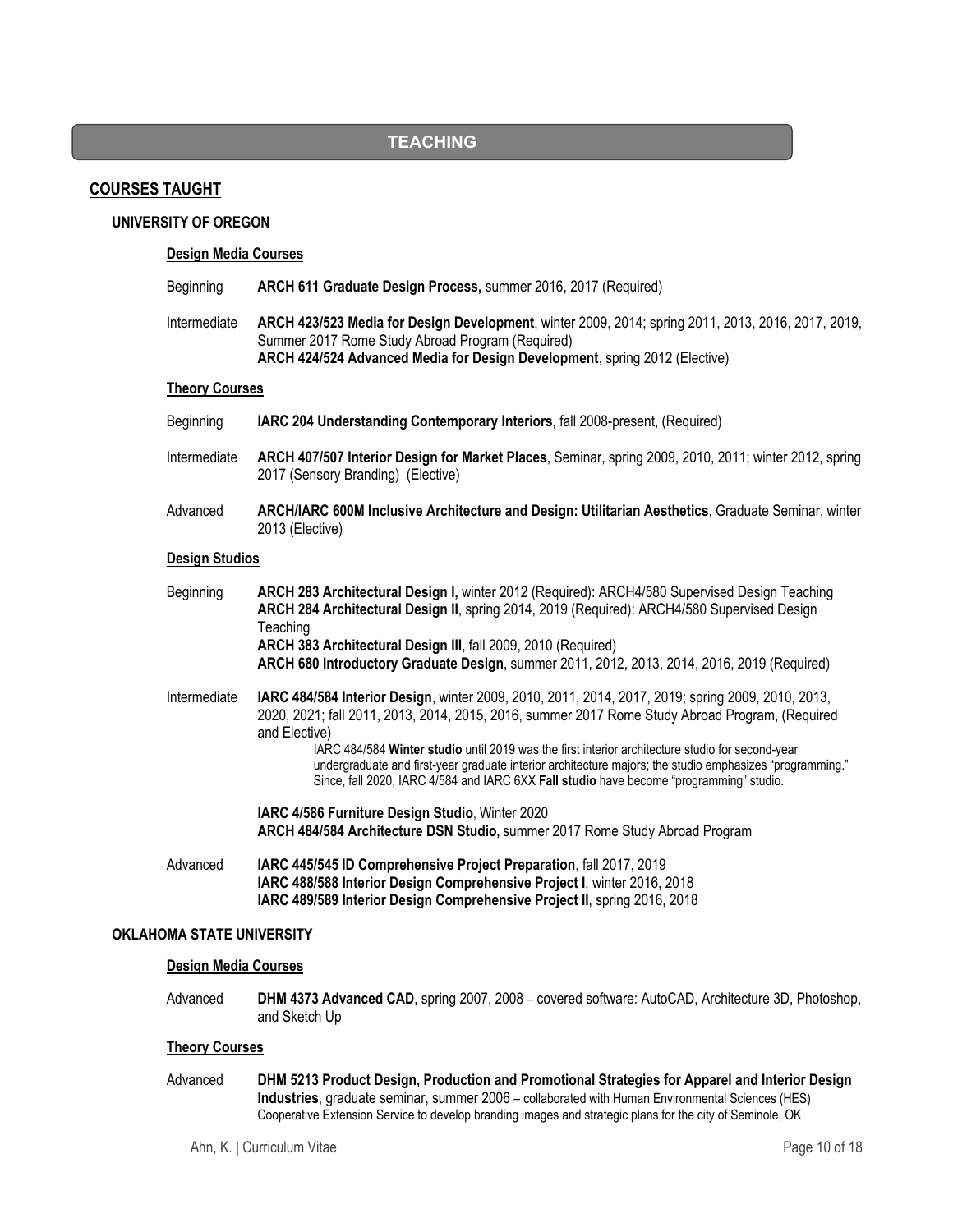## **Design Studios**

| Beginning                   | DHM 2243 Interior Design Studio II (Formerly DHM 3243 Interior Design Components), fall 2005; spring<br>2006, 2007, 2008 - design media (AutoCAD and presentation techniques), building systems and details were<br>covered as a result of the elimination of AutoCAD and Presentation Techniques courses<br><b>Service Learning Project:</b><br>Beam's Industries Design Outreach Project, fall 2005 |
|-----------------------------|-------------------------------------------------------------------------------------------------------------------------------------------------------------------------------------------------------------------------------------------------------------------------------------------------------------------------------------------------------------------------------------------------------|
| Intermediate                | DHM 3363 Interior Design III - Small Contract Design, fall 2006, 2007<br><b>Service Learning Project:</b><br>Stillwater Elks Lodge Dining Room Renovation, fall 2006                                                                                                                                                                                                                                  |
| Advanced                    | DHM 4294 Advanced Design Studio IV, spring 2006                                                                                                                                                                                                                                                                                                                                                       |
|                             | <b>CALIFORNIA STATE UNIVERSITY, FRESNO</b>                                                                                                                                                                                                                                                                                                                                                            |
| <b>Design Media Courses</b> |                                                                                                                                                                                                                                                                                                                                                                                                       |
| Beginning                   | ID 111 Design Presentation Techniques, fall 2003, 2004<br><b>Service Learning Projects:</b><br>Design for the 30 <sup>th</sup> Anniversary of the National Organization for Victim Assistance Center, Fresno<br>County Probation Department, 2004<br>ID 116 AutoCAD for Interior Design, fall 2003, 2004; spring 2005                                                                                 |
| Intermediate                | ID 132T/ART 220T 3D VIZ - Computer Animation and Visualization, Undergraduate and Graduate course,<br>spring 2004                                                                                                                                                                                                                                                                                     |
| <b>Design Studios</b>       |                                                                                                                                                                                                                                                                                                                                                                                                       |
| Intermediate                | ID 136 Contemporary Furniture Design and Millwork, spring 2003, 2004, 2005<br><b>Service Learning Projects:</b><br>Reference Desk Design for Henry Madden Library, California State University, Fresno, spring<br>2003                                                                                                                                                                                |
| Advanced                    | ID 149 Advanced Commercial Design I, fall 2002, 2003, 2004<br><b>Service Learning Projects:</b><br>Safe Harbor Adult Daycare Center, Fresno, CA, fall 2003<br>University Religious Center, Fresno, CA, fall 2002<br>ID 155 Advanced Commercial Design II, spring 2003, 2004                                                                                                                           |

#### **IOWA STATE UNIVERSITY**

#### **Design Media Courses**

Beginning **ArtID 263 Graphic Communication for Interior Design III** – AutoCAD, taught as a graduate assistant

#### **Design Studios**

Beginning **ArtID 265 Interior Design Studio I**, taught as a graduate assistant

Advanced **ArtID 467 Interior Design Studio VI**, taught as a graduate assistant

## **INDEPENDENT STUDY AND THESIS ADVISING**

## **UNIVERSITY OF OREGON**

#### **Independent Study**

 **2019 ARCH 606 Special Problems,** spring 2019

Katy Delany – Marker Rendering Media Exploration

## **2018 IARC 601 Research**, fall 2018

Irikaa Pilania – Design Research: "Design Guide for Users with Disabilities in Healthcare Environment."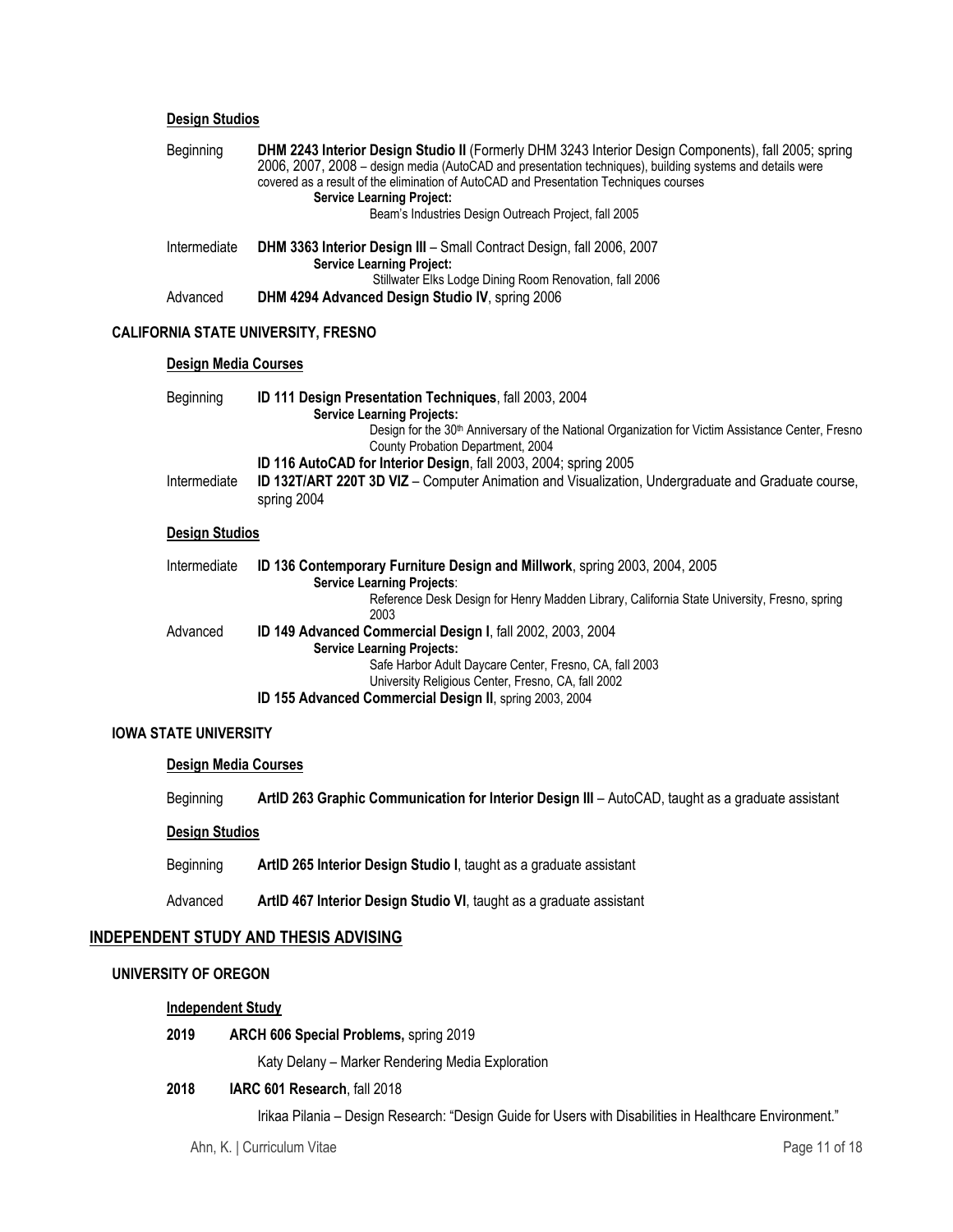#### **2011 IARC 406 Special Problems**, fall 2011

Mellisa Gambino – Case study: "Understanding Color: Quick Reference Guide"

#### **2009 IARC 606 Special Problems**, spring 2009

 Anu Kakarala – Case study: "Contemporary Relevance of Traditional Courtyard in Urban Indian Housing." Abstract and paper accepted for publication in proceedings and poster presentation at the 2010 Interior Design Educators Council Annual Conference, Atlanta, GA.

Allison Hirzel – Case study: "The Modern Role of the Hearth in the Pacific Northwest Home."

## **Thesis Advising**

 **2010** Andrea Beal – Honor College thesis project: "Sustainability and Energy Policy Expressed Through Interior Design: A design critique of the current Oregon Department of Energy building in Salem, OR," fall 2010 (Committee Member)

#### **OKLAHOMA STATE UNIVERSITY**

#### **Independent Study**

- **2007 DHM 5180 Problems in DHM**, spring 2007 April Whiteley, MS student – topic: "Thesis project programming: Aging in place"
- **2006 DHM 5360 Advanced Studies in DHM,** fall 2006 Amy Catlin, MS student – topic: "Materials and Specifications"

## **Thesis Advising**

Graduate Committee, Design, Housing and Merchandising Committee Chair for: April Whiteley (MS candidate), Amy Catlin (MS candidate) Committee member for: Shea Alexander (MS candidate), Denise Fields (MS candidate), Heather McKinley (MS candidate), Jeanine Copeland (MS candidate)

## **CALIFORNIA STATE UNIVERSITY, FRESNO**

## **Independent Study**

- **2003 ART 290 Graduate Independent Study**, fall 2003 Nitisha Gilra and Kim Bambauer
- **2002 ID 190 Undergraduate Independent Study**, fall 2002 Vincent Rivera – topic: "Advanced Computer Media: 3D VIZ"

#### **Thesis Advising**

Graduate Committee, Art and Design Committee Chair for: Ayesha Sikandar (MA candidate), Nitisha Gilra (MA candidate) Committee member for: Kimberly Bambauer (MA candidate)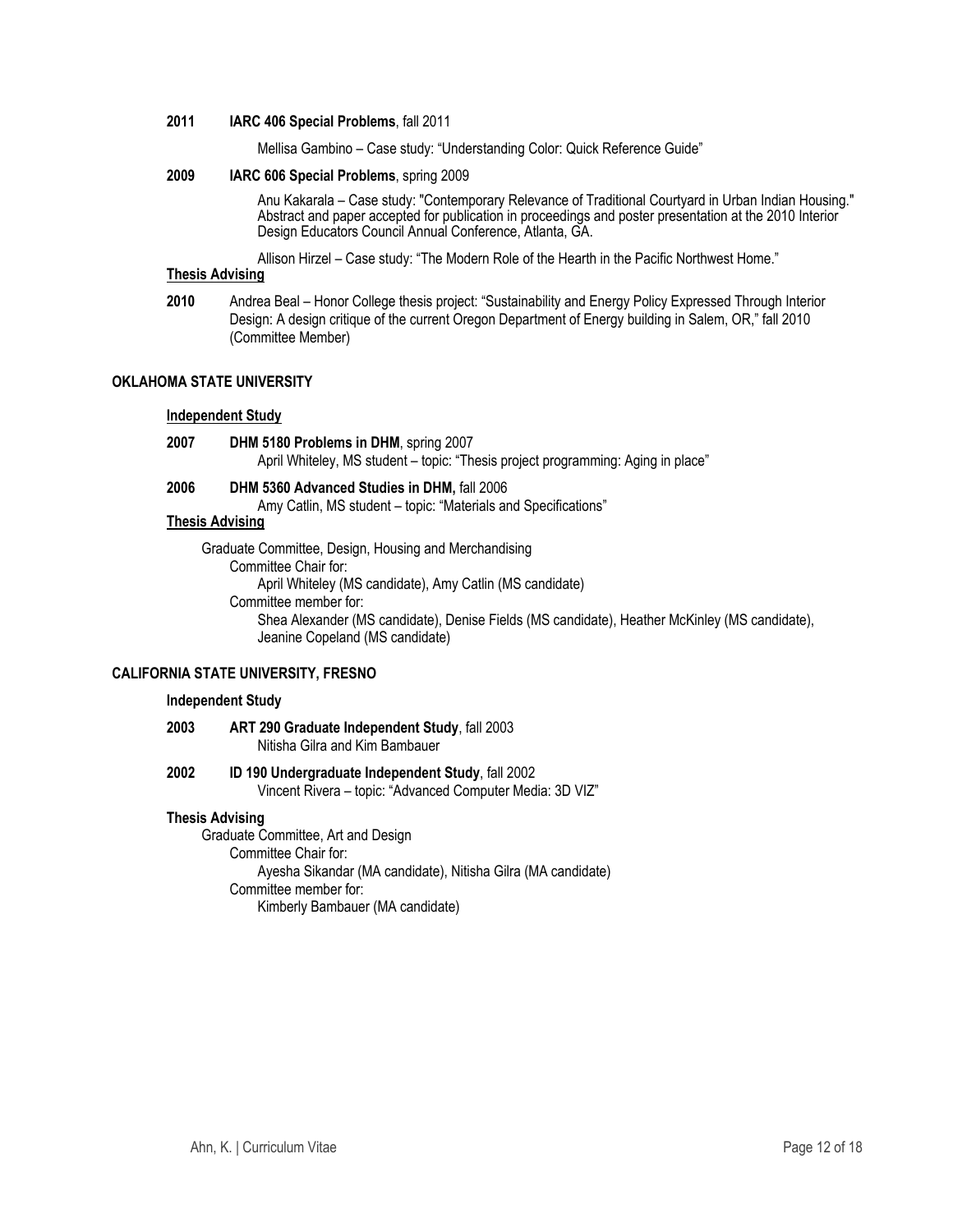## **TEACHING EXCELLENCE RECOGNITION**

#### **Media Commentary**

**2020** "Bridging the Gap: Equity-Centered Design", Website of College of Design, https://design.uoregon.edu/bridging-gapequity-centered-design, published February 21, 2020

#### **Student Awards**

| 2020 | <b>IIDA Design Excellence Award, Oregon Chapter</b><br>Sedonah Breech (Best in Category) – Social Kitchen Studio, Spring 2020 – "Komorebi Restaurant,"<br>https://www.iida-or.org/2020-design-excellence-award-winners-gallery                                                                                                                            |
|------|-----------------------------------------------------------------------------------------------------------------------------------------------------------------------------------------------------------------------------------------------------------------------------------------------------------------------------------------------------------|
| 2012 | <b>IIDA Student Day, Portland, OR</b><br>Lauren Cartmell (First Place) - Retail Studio, Fall 2011 - Portland Flower Shop (small commercial)<br>Haley Hupp (Honorable Mention) - Retail Studio, Fall 2011 - Portland Fashion Boutique (small commercial)                                                                                                   |
| 2004 | International Interior Design Association (IIDA) Student Career Forum - Corian Design Competition, San<br>Francisco, CA<br>Angela Wyrick, First Place<br>Jessica Rodriguez, Second Place<br>Kimberley Gulke, Third Place<br>Institute of Store Planners (ISP) Annual Student Design Competition<br>Katie Allen, Honorable Mention                         |
| 2003 | Center for Universal Design, International Interior Design Association (IIDA) Northern California Chapter<br>Annual Student Design Competition, San Francisco, CA<br>Heather Parker, Third Place<br>Sandra Kirk, Honorable Mention<br><b>Tiffany Overturf, Honorable Mention</b><br>Vicente Rivera, Honorable Mention<br>Tara Wilbanks, Honorable Mention |
| 2001 | Kravet Award for Student Design sponsored by House & Garden<br>Jennifer Scott, National Winner<br>Catherine Hoffman, National Winner                                                                                                                                                                                                                      |

## **OTHER INSTRUCTIONAL ACTIVITIES**

- **2020 IIDA UO Campus Chapter Student Design Workshop:** Marker rendering
- **2019 IIDA UO Campus Chapter Student Design Workshop:** Marker rendering
- 
- **2018 IIDA UO Campus Chapter Student Design Workshop:** Marker rendering
- **2014 PD 483: Furniture for Sanctuary –** Guest reviewer for Research Presentation (10/9/2014) and Final review (12/4/2014)
- **2010 Guest Instructor for a graduate studio** (2 weeks), Department of Interior Design, Hanyang University, Seoul, Korea - "Tourist Information Center of Korea" - funded by Hanyang/UO University Faculty Exchange grant and Global Scholar grant. I organized this project during the summer of 2010 in Korea and led the graduate studio for two weeks.
- **2009 Graduate Seminar at Hanyang University**, Seoul, Korea, summer 2009 funded by Hanyang/UO University Faculty Exchange Award – two UO students, Anu Kakarala and Allison Hirzel, presented their case studies – Seminar #1 held on June 24, 2009 @ Hanyang University; Seminar #2 held on June 30, 2009 @ Doosan Art Square, the Housing and Culture Exhibition Center of Doosan Engineering & Construction, Seoul, Korea.
- **2006 Stillwater Elks Lodge Design Competitio**n, fall 2006 I organized this service learning studio project as a design competition sponsored by a grant contract (\$1,000). Awards totaling \$225 were given to winners and approximately \$775 was provided for student supplies.
	- Award reception and exhibition arrangement, Nov. 2006
	- Award recipients:
		- o First Place: Emily Lampe
		- o Second Place: April Whiteley
		- o Third Place: Audrey Schaefer
		- o Honorable Mentions: Audra Campbell, Misti Marquette, Amy Clark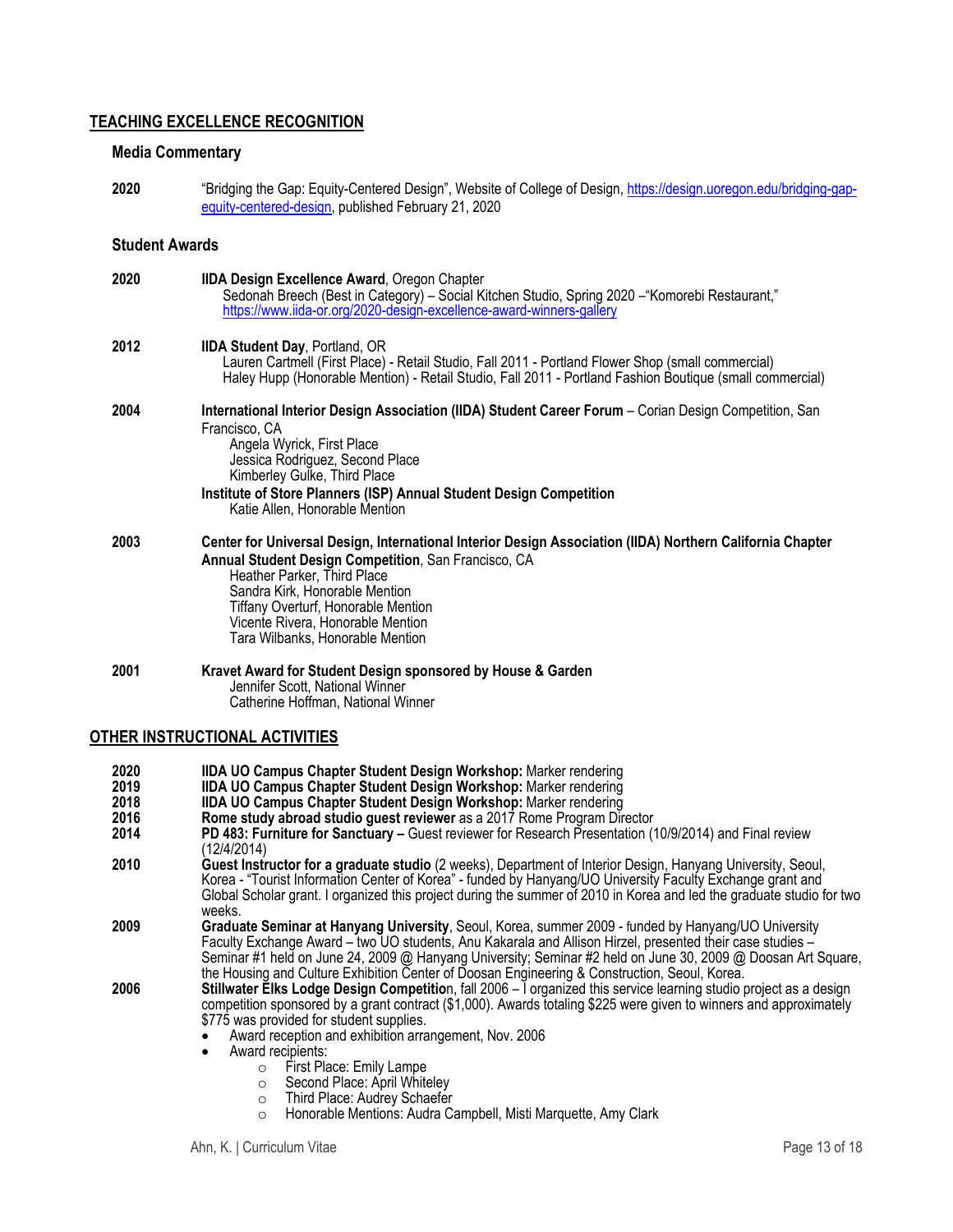#### **2005 Beam's Industries Furniture Design Competition**, fall 2005 - I organized this service learning studio project as a design competition sponsored by a grant contract (\$3,000). Awards worth \$225 were given to winners and approximately \$1,700 was provided for student supplies.

- Award reception and exhibition arrangement, Feb. 2006<br>• Award recipients:<br>• First Place: Liz Fleming, Paula Esposito
- - o First Place: Liz Fleming, Paula Esposito
		- o Second Place: Katy Failing, Shana Russell
		- o Third Place: Jillian McIntyre, Melody Cochran
		- o Honorable Mentions: Amy Catlin, Gina Stice, Laura Wolfe, Andrea McCurdy

**Field Trip arrangements for all Interior design students: Touchmark,** assisted living facility tour, Edmond, OK. **2004 Invited Lecture on "Visual Merchandising" for Graphic Design seniors**, California State University, Fresno.

# **SERVICE**

#### **PROFESSIONAL/COMMUNITY SERVICE**

| 2020 - present | Refereed CIDA (Council for Interior Design Accreditation) Site Visitor<br><b>CIDA Site visit report review</b>                                                                                                                                                                                                                                                                                                                                                |
|----------------|---------------------------------------------------------------------------------------------------------------------------------------------------------------------------------------------------------------------------------------------------------------------------------------------------------------------------------------------------------------------------------------------------------------------------------------------------------------|
| 2019           | Editorial Board, member: Journal of Korean Institute of Spatial Design (2019-)<br>Referred CIDA (Council for Interior Design Accreditation) Site Visitor (2018 - )<br>Invited Reviewer for the Environmental Design Research Association (EDRA) 51 Conference, Tempe AZ<br>Invited external reviewer for tenure and promotion to associate professor, Ryan Crooks, Ernest G. Welch<br>School of Art and Design, College of the Arts, Georgia State University |
| 2018           | Workshop/Lecture MIUSA's 2018 Preparatory Workshop for Year of Exchange in America for Russians<br>(YEAR) Students with Disabilities, Mobility International USA, Eugene OR (Summer 2018)                                                                                                                                                                                                                                                                     |
| 2017           | Invited Reviewer for IDEC Creative scholarship for IDEC Conference                                                                                                                                                                                                                                                                                                                                                                                            |
| 2016           | MIUSA (Mobility International USA) Arrival Orientation for Year Students with Disabilities, meeting with an<br>international student with disability and a caregiver to provide information about Universal Design in architecture<br>and design fields.<br>Associate Editor, The Design Principles and Practices Journal Collection - Volume 10, Common Ground<br>Publishing LLC, Champaign IL.                                                              |
| 2015           | 25th Anniversary of the ADA, participated the anniversary celebration as a representative of the School of<br>Architecture and Allied Arts<br>Facility design guide for KyungJin School, a school for special education, Ilsan, South Korea (design<br>consulting)<br>Lecture on "Educational Environment for Children with Autistic Disorder Spectrum" at Hankuk Kyung Jin<br>School (k-12 Public Special Education School), South Korea                     |
| 2014           | <b>IDEC Regional Conference Creative Scholarship and Abstract Reviewer</b>                                                                                                                                                                                                                                                                                                                                                                                    |
| 2013           | Universal Design / Inclusive Design, Invited lecture at Churchill High School, Eugene OR, May 30                                                                                                                                                                                                                                                                                                                                                              |
| 2011           | BluePath Survey for Jordan Schnitzer Museum of Art, University of Oregon, part of class project to promote<br>accessible design. Collaboration with Northwest ADA Center-Oregon, Lane Independent Living Alliance (LILA). -<br><b>LILAC Award</b>                                                                                                                                                                                                             |
| 2009           | Teaching Resources Initiative Task Force Committee, appointed by board members, Interior Design<br>Educators Council (IDEC). The task force team was responsible for assessing the potential establishment of a<br>resource for interior design educators by establishing the initiative project mission and philosophy; collecting<br>precedents; and addressing specific issues of financial consideration, process, and marketing.                         |
| 2008           | Culture of Research at the University of Oregon (invited) at the American Institute of Architects Southwestern<br>Oregon Chapter meeting, November 2008, Eugene, OR.                                                                                                                                                                                                                                                                                          |
| 2007           | Studio Classroom Renovation, College of Human Environmental Sciences, Oklahoma State University,<br>Stillwater, OK. Design consultation on space planning and working drawings.<br>Interior design consultation for Institute for Protective Apparel Research and Technology (IPART), College of                                                                                                                                                              |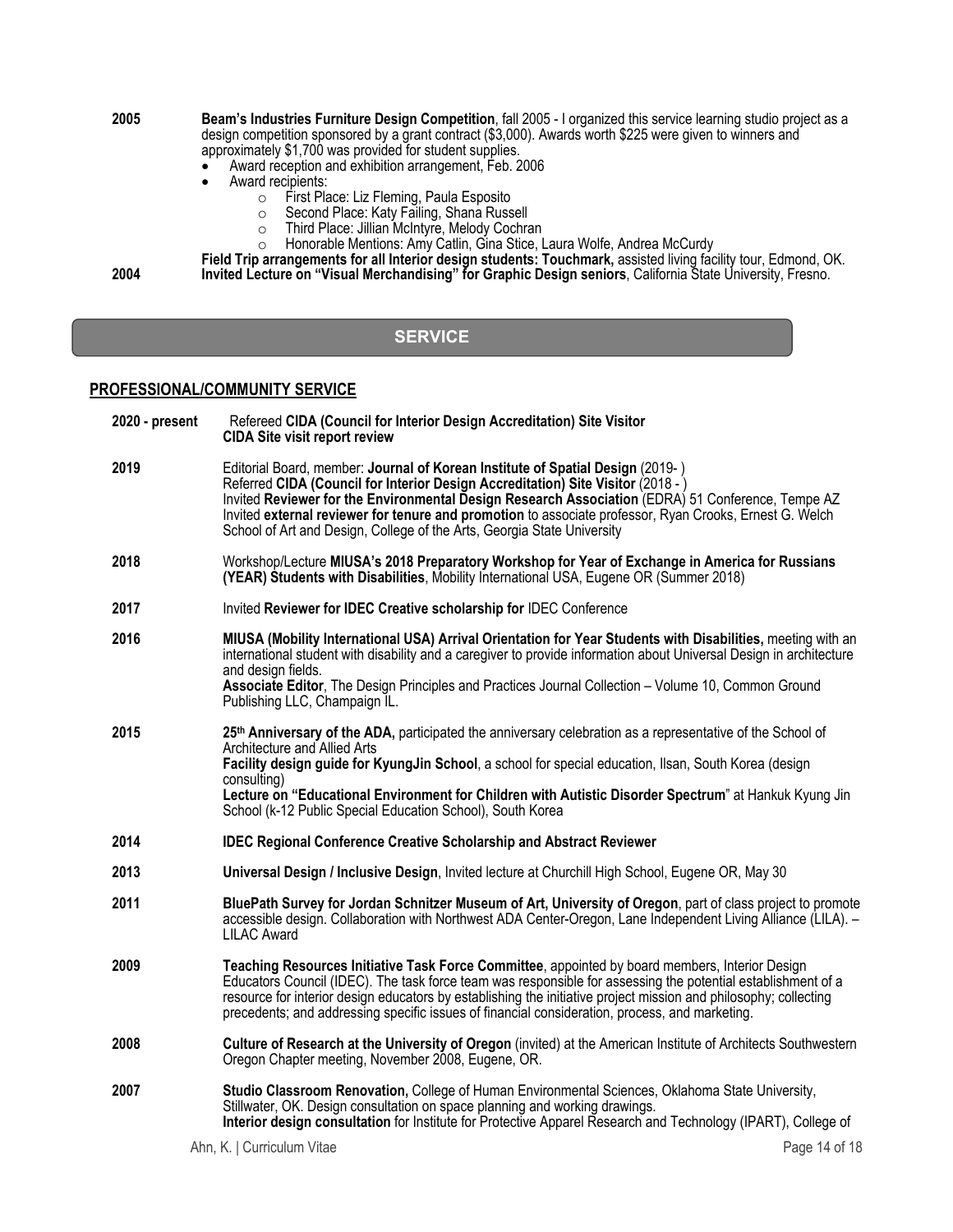|      | Human Environmental Sciences, Oklahoma State University.                                                                                                                                                                                                                                                                                                                                                                                                                                                                          |
|------|-----------------------------------------------------------------------------------------------------------------------------------------------------------------------------------------------------------------------------------------------------------------------------------------------------------------------------------------------------------------------------------------------------------------------------------------------------------------------------------------------------------------------------------|
| 2006 | Senior Portfolio Show at Alumni Center, Design, Housing and Merchandising, College of Human<br>Environmental Sciences, Oklahoma State University, Stillwater, OK. Exhibition system design, Space planning,<br>Banner design, Installation.<br><b>Department Office Renovation, Design, Housing and Merchandising, College of Human Environmental</b><br>Sciences, Oklahoma State University, Stillwater, OK. Design consultation.                                                                                                |
| 2005 | Founding member of the US Green Building Council – San Joaquin Valley Regional Chapter (USGBC-SJV),<br>university representative of California State University, Fresno, 2004-2005<br>Career Workshops on Interior Design, 32nd Chicano Youth Conference, Fresno State M.E.Ch.A. and<br>University Outreach Service, California State University, Fresno, CA.                                                                                                                                                                     |
| 2004 | The San Joaquin Memorial High School Event Center, Fresno, CA, 40,000sf.<br>Professional design service for San Joaquin Memorial High School. Conceptual design and promotional work-<br>through animation were created for fundraising.<br>Interior Design Exchange Program Exhibition - Student work from Sangmyung University, Korea, President<br>Gallery. California State University, Fresno (curatorship).<br>Furniture Design Student Exhibition, Henry Madden Library, California State University, Fresno (curatorship) |

# **UNIVERSITY SERVICE**

## **UNIVERSITY OF OREGON**

## **University of Oregon**

| <b>School of Architecture and Environment (SAE)</b> |                                                                                               |  |
|-----------------------------------------------------|-----------------------------------------------------------------------------------------------|--|
| 2015                                                | New EMU Building Accessibility Review and Universal Design Consultation, University of Oregon |  |
| 2016                                                | Tykeson Hall Focus Group: Accessibility and Universal Design, University of Oregon            |  |
| $2014 - 2015$                                       | Disability Study Initiative (DSI) Advisory Committee, 2014 - 2015                             |  |
| $2015 -$ Current                                    | Disability Studies Executive Board, member, University of Oregon                              |  |
| $2019 - 2021$                                       | Faculty Research Awards Committee, Member                                                     |  |
| $2020 -$ Current                                    | Department Head, Interior Architecture, School of Architecture and Environment                |  |

2018-2019 SAE Internal Governance Policy Committee, Member

#### **School of Architecture and Allied Arts / College of Design**

| 2017 – 2018 | Diversity and Equity Committee (Spring only), member                  |
|-------------|-----------------------------------------------------------------------|
| 2017        | College/School Naming Committee, Interior Architecture Representative |
| .           |                                                                       |

- 2014 2016 House Committee, member
- 2012 2015 Diversity and Equity Committee, member
- 2009 2011 House Committee, member

## **Department of Interior Architecture (2018 - )**

| $2020 -$    | Department Head                                                                                                                                                                                                                                                                                                                                                                                      |
|-------------|------------------------------------------------------------------------------------------------------------------------------------------------------------------------------------------------------------------------------------------------------------------------------------------------------------------------------------------------------------------------------------------------------|
| 2019 - 2020 | Interior Architecture working Group<br>Interior Architecture Graduate Studies chair<br>College of Design Scholarship Review<br>Interior Architecture Graduate Admission review<br>TTF 3 <sup>rd</sup> year midterm review personnel committee for Dr. Solmaz Kive, member                                                                                                                            |
| 2018-2019   | Interior Architecture working group: Internal Governance, TTF/NTTF Professional responsibility, NTTF Review &<br>Promotion guidelines, P&T Guidelines<br>SAE alumni reception, Portland: attended as an Interior Architecture representative.<br>Interior Architecture Tenure Track Faculty Search Committee, Member<br>Architecture/Interior Architecture Undergraduate Admission Committee, Member |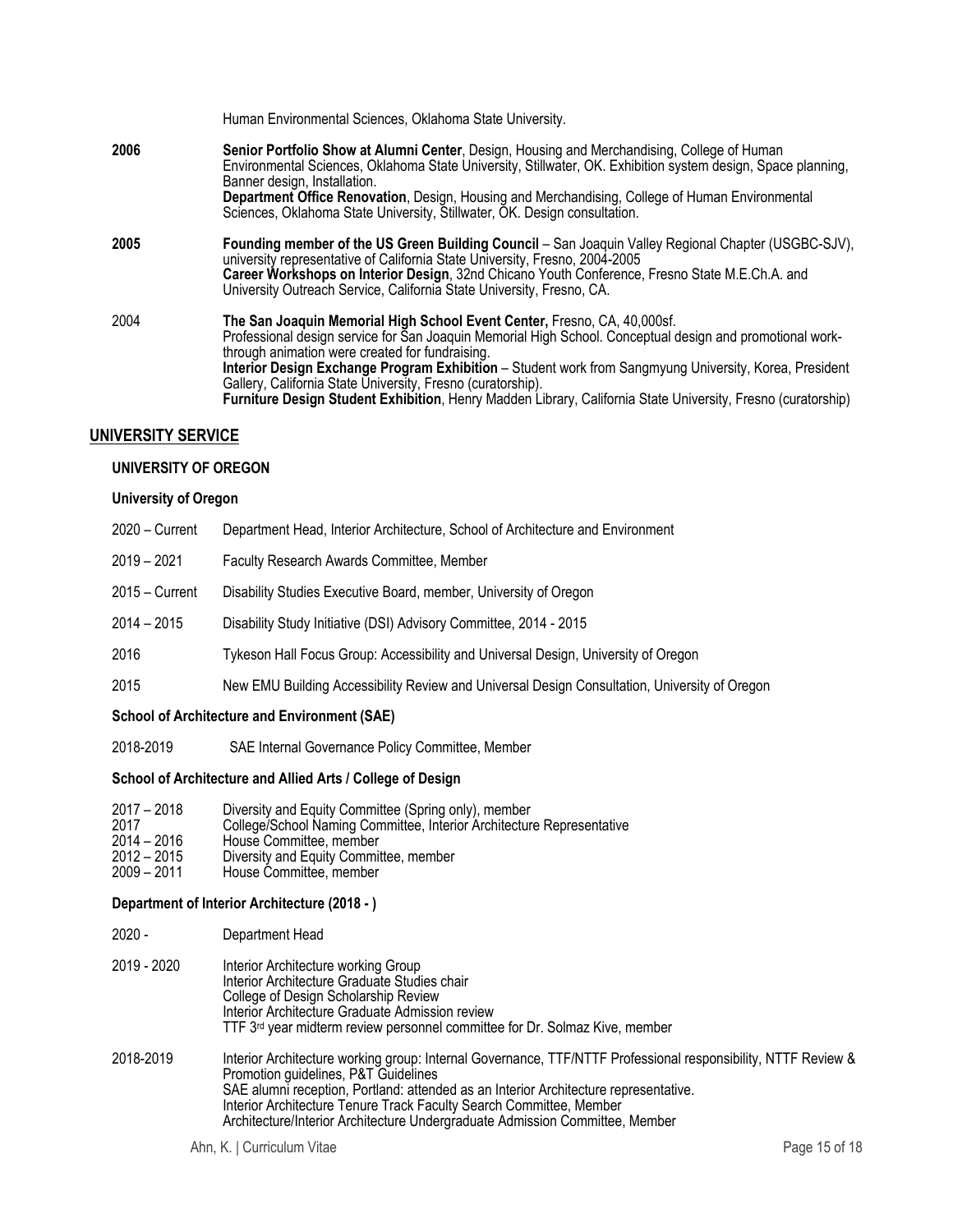Interior Architecture Graduate Admission review Peer teaching evaluation: Dr. Solmaz Kive

#### **Department of Architecture ( - 2018)**

| 2017-2018        | Interior Architecture Tenure Track Faculty Search Committee, Chair                                     |
|------------------|--------------------------------------------------------------------------------------------------------|
| 2015-2016        | Interior Architecture CIDA accreditation                                                               |
| 2015-present     | Scholarship Committee, Member                                                                          |
| 2015             | Student work Display and Digital Slide Coordination for University Program Review                      |
| 2014             | Summer Graduate Studio New Curriculum Development: Collaborated with Erin Moore                        |
| $2013 - 2014$    | First-year Studio Curriculum Development: Collaborated with Daisy Williams and Esther Hagenlocher.     |
| 2013             | Summer Academy Faculty Presentation on Interior Architecture Program, 279 Lawrence Hall, University of |
|                  | Oregon, July 10.                                                                                       |
| $2010 - 2015$    | Lecture and Exhibition Committee, member                                                               |
|                  | Design Media Task Force Committee, member                                                              |
| $2009 - present$ | Baker Lighting Laboratory Committee, member                                                            |
|                  | Graduate and Undergraduate Admissions Reviewer                                                         |
| $2008 - present$ | Interior Architecture Program Committee, member                                                        |
|                  | CIDA (Council for Interior Design Accreditation) accreditation site visit preparation                  |
|                  | Program Graduate and Undergraduate Admission review                                                    |
|                  | Scholarship review                                                                                     |
|                  | Program Curriculum development                                                                         |
|                  | Participation in faculty search process                                                                |
| $2009 - 2010$    | Curriculum Committee, member                                                                           |
| $2008 - 2009$    | Scholarship Committee, member                                                                          |
|                  |                                                                                                        |
|                  |                                                                                                        |

## **OKLAHOMA STATE UNIVERSITY**

Oklahoma State University

| $2007 - 2008$<br>$2007 - 2008$ | President, Korean Faculty Association, Oklahoma State University<br>Faculty Advisor, Korean Student Association, Oklahoma State University                                                                                                                              |
|--------------------------------|-------------------------------------------------------------------------------------------------------------------------------------------------------------------------------------------------------------------------------------------------------------------------|
| 2006                           | College of Human Environmental Sciences<br>Search committee for CHES IT Manager, member                                                                                                                                                                                 |
| $2005 - 2008$                  | Department of Design, Housing and Merchandising (DHM)<br>Faculty Search Committee, member<br>Interior Design Program Committee, member<br>Interior Design Freshman Portfolio Review Committee, member<br>Interior Design computer hardware and software recommendations |

## 2006 – 2008 Leevera Pepin Museum Coordinator and DHM (Design, Housing and Merchandising) representative to the Pepin Endowment Committee, Oklahoma State University Foundation

- In-kind funding: \$10,000 for annual artifact purchase
- In-kind funding: \$7,017 for DHM Portfolio Show of 2006
- Award funding: \$1,000 for annual student design award
- Student design exhibition
- 2006 2007 CIDA (Council for Interior Design Accreditation) accreditation site visit preparation

|      | DHM Senior Show Exhibition Design and Coordination, ConocoPhillips OSU Alumni Center, Stillwater OK. I   |
|------|----------------------------------------------------------------------------------------------------------|
|      | presented the proposal at an HES Associates meeting and received a grant (\$7,017) funded by the Pepin   |
|      | Museum Fund.                                                                                             |
| 2006 | Graduate Curriculum Development, Master Design Thesis Option Proposal developed with Dr. L. Richards and |
|      | Mr. V. Quevedo. Approved by Graduate College and implemented in DHM.                                     |

2005 – 2006 DHM Resource Library catalog system upgrade

## **CALIFORNIA STATE UNIVERSITY, FRESNO**

California State University, Fresno<br>2005 University Aca University Academic Senate, elected

Ahn, K. | Curriculum Vitae Page 16 of 18 Department of Art and Design<br>2004 – 2005 Gallery Co Gallery Committee, member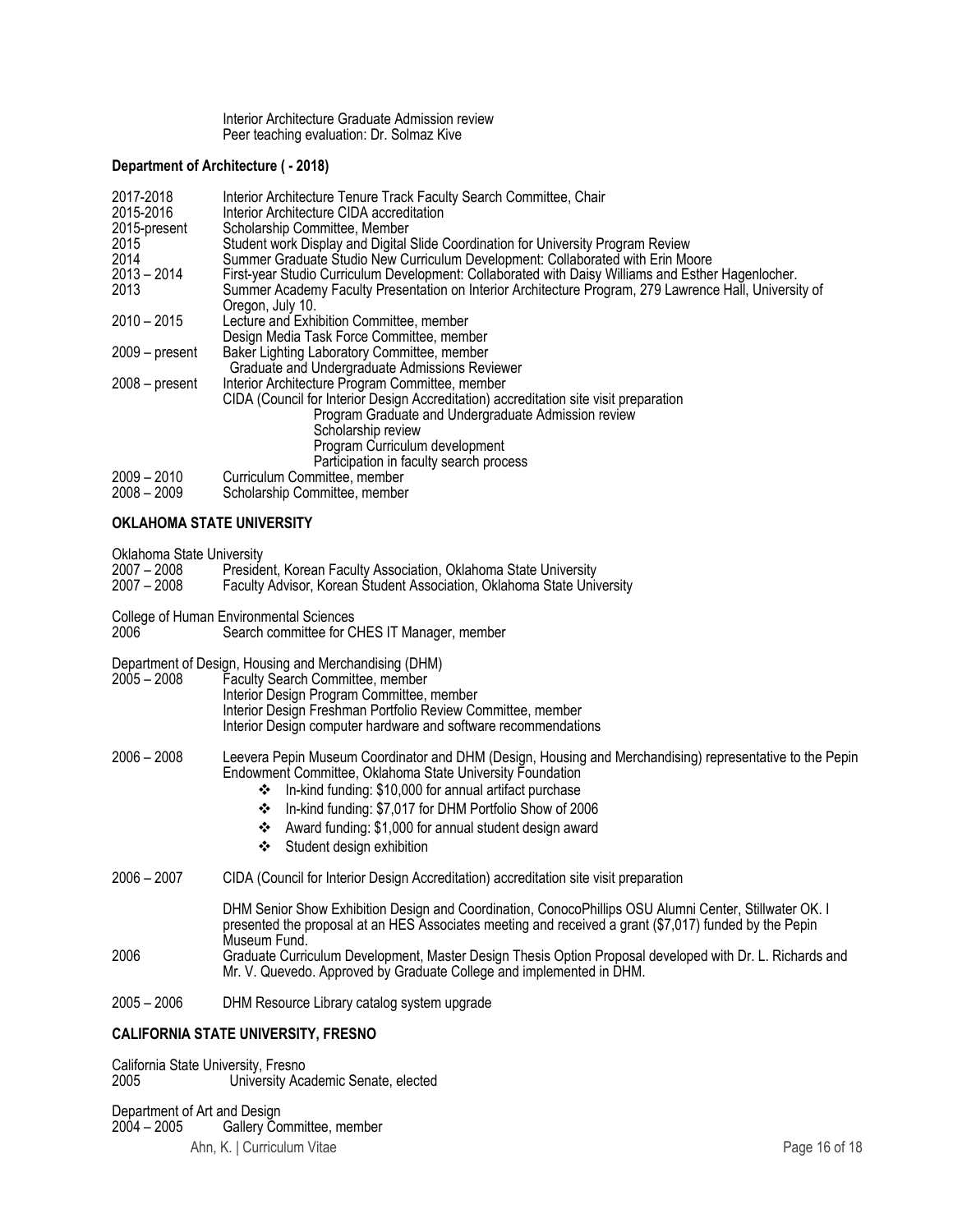| $2003 - 2005$ | American Society of Interior Designers (ASID) Student Chapter Adviser<br>Art and Design Building Facilities Committee, member<br>Material Resource Library Supervisor<br>DOGS DAY, Advising for incoming freshmen                                                                                                                                                                                                                                                                                 |
|---------------|---------------------------------------------------------------------------------------------------------------------------------------------------------------------------------------------------------------------------------------------------------------------------------------------------------------------------------------------------------------------------------------------------------------------------------------------------------------------------------------------------|
| $2003 - 2004$ | <b>Faculty Search Committee, member</b><br>International Exchange Program<br>Program established between the Interior Design Program at California State University, Fresno and the Interior<br>Design Department at Sangmyung University in Korea<br>Student work from California State University, Fresno exhibited at Sangmyung University, Korea,<br>2003<br>Student work from Sangmyung University exhibited at California State University, Fresno,<br>$\bullet$<br>President Gallery, 2004 |
| $2002 - 2005$ | Scholarship Committee, area representative                                                                                                                                                                                                                                                                                                                                                                                                                                                        |
|               | Computer Program Coordinator: Responsibilities included updating the Interior Design laptop program and<br>design software and maintaining computer equipment in the Interior Design program                                                                                                                                                                                                                                                                                                      |
| 2002          | FIDER (Foundation of Interior Design Education Research) accreditation site visit preparation, Interior Design,<br>Department of Art and Design, 2002                                                                                                                                                                                                                                                                                                                                             |

# **PROFESSIONAL DEVELOPMENT ACTIVITIES**

# **CONTINUING EDUCATION ASSOCIATED WITH RESEARCH**

## **UNIVERSITY OF OREGON**

| 2019                             | Tallwood Design Institute Mass Timber Research Symposium, Corvallis OR, Oregon State University<br>ICFF NYC 2019, Jacob K. Javits Convention Center, New York, NY                            |  |
|----------------------------------|----------------------------------------------------------------------------------------------------------------------------------------------------------------------------------------------|--|
| 2017                             | Collaborative Institutional Training Initiative (CITI) Program, University of Oregon                                                                                                         |  |
| 2015                             | LEED AP ID+C Credential Renewal, completed required Continuing Education Hours.<br>Travel for research on furniture/product development for children with autism spectrum disorders: Ewha    |  |
|                                  | Woman's University, Seoul, South Korea; KyungJin Special School, Ilsan, South Korea; Milal School, Seoul,                                                                                    |  |
|                                  | South Korea                                                                                                                                                                                  |  |
|                                  | Travel for research on universal design and design for people with autism: Ed Robert Campus, Berkeley CA &<br>Sweetwater Spectrum, Sonoma CA                                                 |  |
| 2013                             | Disability Study Forum, Knight Library Browsing Room, University of Oregon, October 22.                                                                                                      |  |
|                                  | "The Science of Autism",: Seminar and panel discussion, Keynote speaker: Dr. Eric Fombonne, MD., Ford<br>Alumni Center, University of Oregon, OR, May 7.                                     |  |
|                                  | LEED AP ID+C Credential Renewal, completed required Continuing Education Hours.                                                                                                              |  |
| 2012                             | The Grasshopper + DIVA Simulation Workshop by Scott Crawford, LMN Architects, Seattle, WA, Department of                                                                                     |  |
|                                  | Architecture, University of Oregon, April 21-22<br>BSC 330 Business Statistics, winter 2012 UO, unofficial class audit with the permission of the instructor                                 |  |
|                                  | Collaborative Institutional Training Initiative (CITI) Program, University of Oregon                                                                                                         |  |
| 2009                             | Workshop in Proposal Development (WPD), Research and Faculty Development, University of Oregon<br>EPCS (Electronic Proposal Clearance System) Training, Knight Library, University of Oregon |  |
|                                  | International Opportunity for UO Faculty, International Affairs, University of Oregon                                                                                                        |  |
| 2008                             | COS (Community of Science) Workshop, Office of Research Services and Administration, University of Oregon                                                                                    |  |
| <b>OKLAHOMA STATE UNIVERSITY</b> |                                                                                                                                                                                              |  |
| 2007                             | Proper Stewardship of the Earth's Biodiversity, speech by Dr. Edward O. Wilson, Pellegrino University Research                                                                               |  |
|                                  | Professor at Harvard University, the ConocoPhillips OSU Alumni Center, Oklahoma State University                                                                                             |  |
| 2006                             | Collaborative Institutional Training Initiative (CITI) Program, Oklahoma State University<br>Write Winning Grants Seminar, Oklahoma State University                                         |  |
| 2005                             | Oklahoma Arts Council Grants Workshop, Metro Tech, Oklahoma City, OK                                                                                                                         |  |

# **OTHERS**

| 1994 | Store Planning, Fleming Co., Oklahoma City, OK |  |
|------|------------------------------------------------|--|
|      |                                                |  |

1993 Marketing, In-house course and workshop, SunKyong Distribution Ltd., Seoul, Korea